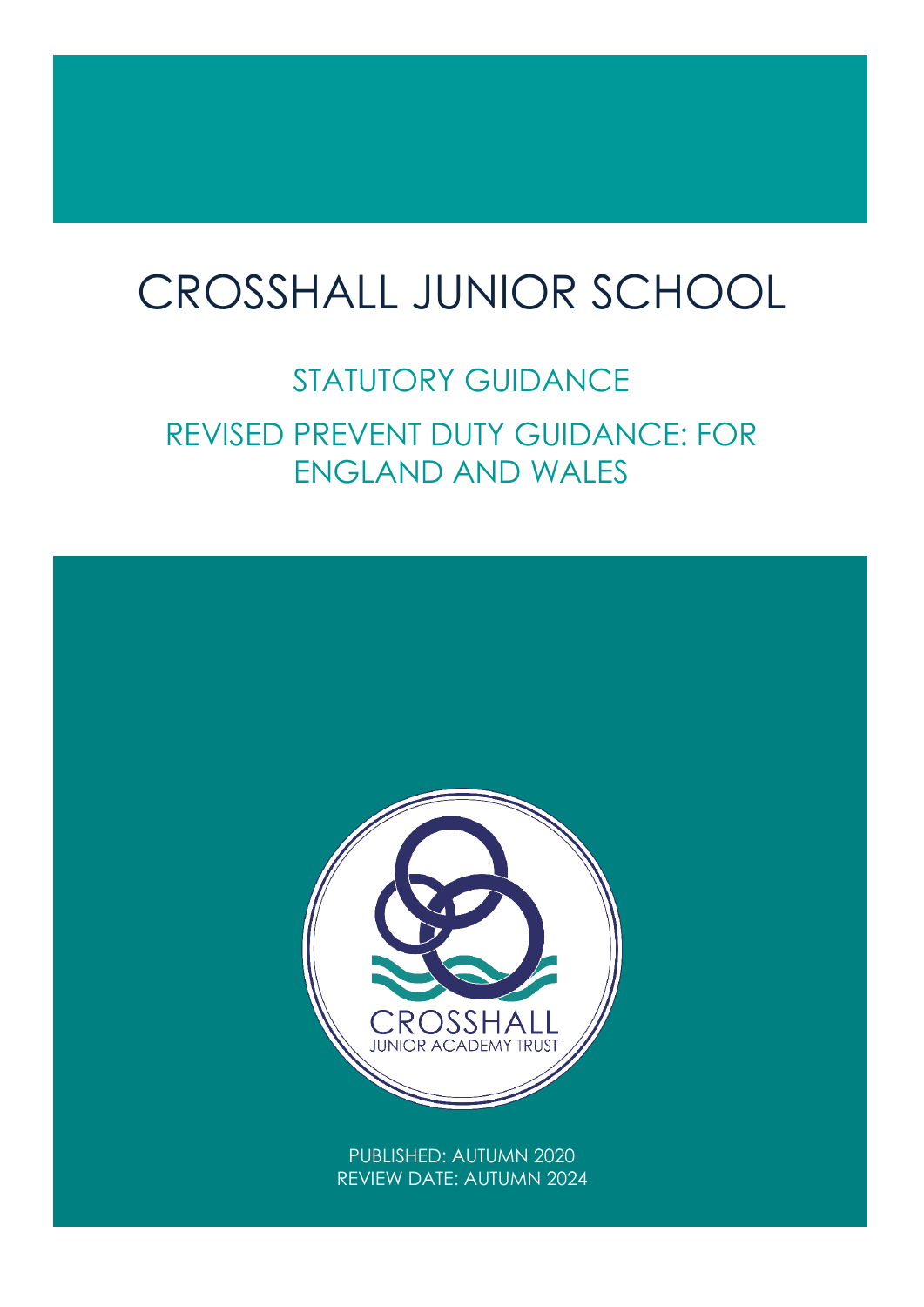# **Contents**

- A. Status and [scope](https://www.gov.uk/government/publications/prevent-duty-guidance/revised-prevent-duty-guidance-for-england-and-wales#a-status-and-scope-of-the-duty) of the duty
- B. [Introduction](https://www.gov.uk/government/publications/prevent-duty-guidance/revised-prevent-duty-guidance-for-england-and-wales#b-introduction)
- C. A risk-based [approach](https://www.gov.uk/government/publications/prevent-duty-guidance/revised-prevent-duty-guidance-for-england-and-wales#c-a-risk-based-approach-to-the-prevent-duty) to the Prevent duty
- D. Monitoring and [enforcement](https://www.gov.uk/government/publications/prevent-duty-guidance/revised-prevent-duty-guidance-for-england-and-wales#d-monitoring-and-enforcement)
- E. [Sector-specific](https://www.gov.uk/government/publications/prevent-duty-guidance/revised-prevent-duty-guidance-for-england-and-wales#e-sector-specific-guidance) guidance
- F. [Glossary](https://www.gov.uk/government/publications/prevent-duty-guidance/revised-prevent-duty-guidance-for-england-and-wales#f-glossary-of-terms) of terms

Guidance for specified authorities in England and Wales on the duty in the Counter-Terrorism and Security Act 2015 to have due regard to the need to prevent people from being drawn into terrorism.

# **A. Status and scope of the duty**

# **Statutory guidance issued under section 29 of the Counter-Terrorism and Security Act 2015.**

1. Section 26 of the Counter-Terrorism and Security Act 2015 (the Act) places a duty on certain bodies ("specified authorities" listed in Schedule 6 to the Act), in the exercise of their functions, to have "due regard to the need to prevent people from being drawn into terrorism". This guidance is issued under section 29 of the Act. The Act states that the authorities subject to the provisions must have regard to this guidance when carrying out the duty.

2. The list of specified authorities subject to the provisions can be found in Schedule 6 to the Act. Further details can be found in the sector-specific sections of this guidance.

3. The duty applies to specified authorities in England and Wales, and Scotland. Counter terrorism is the responsibility of the UK Government. However, many of the local delivery mechanisms in Wales and Scotland, such as health, education and local government, are devolved. We will ensure close cooperation with the Scottish and Welsh Governments in implementing the Prevent duty where there are interdependencies between devolved and non-devolved elements. There is separate guidance for specified authorities in Scotland.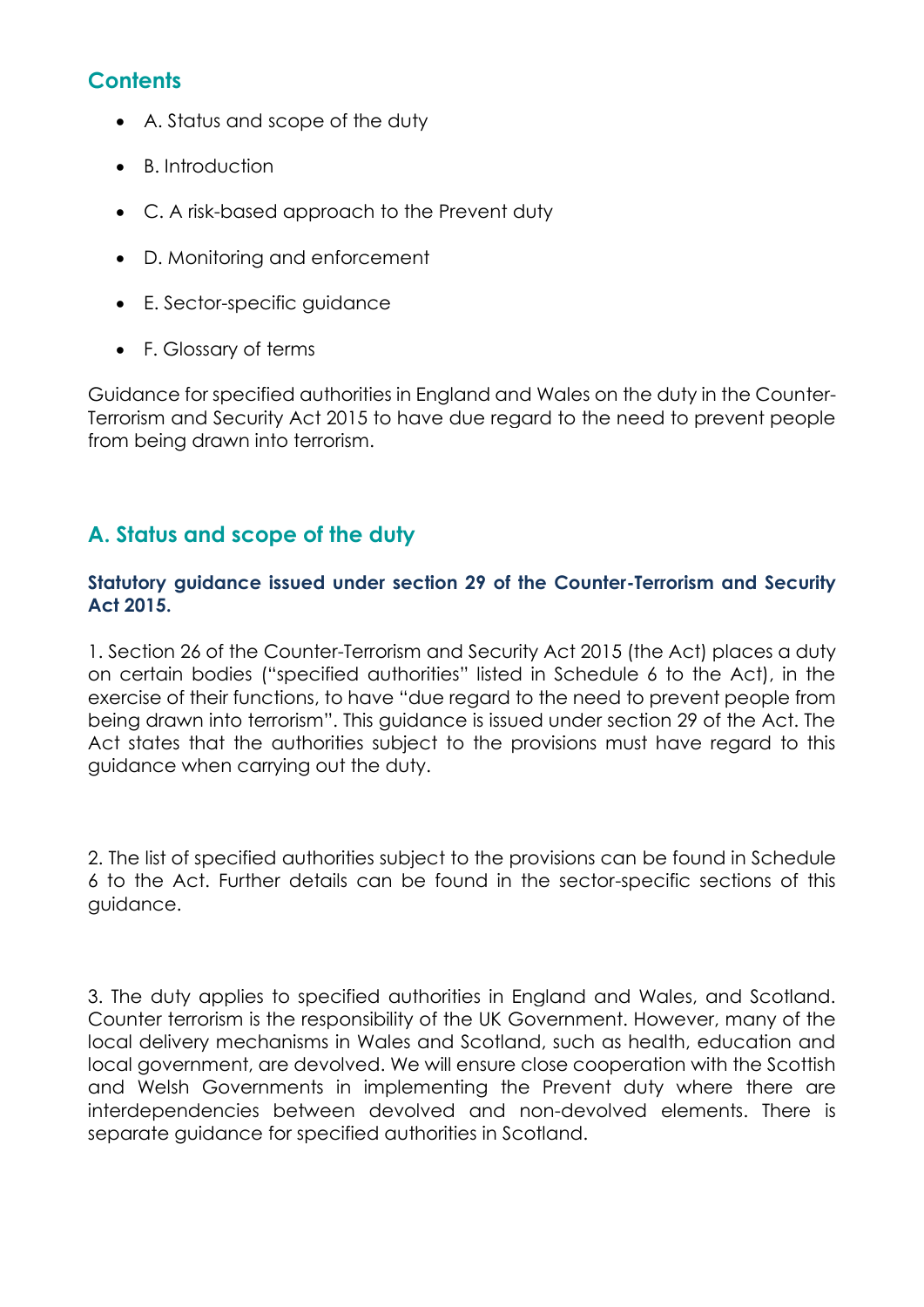4. The duty does not confer new functions on any specified authority. The term "due regard" as used in the Act means that the authorities should place an appropriate amount of weight on the need to prevent people being drawn into terrorism when they consider all the other factors relevant to how they carry out their usual functions. This purpose of this guidance is to assist authorities to decide what this means in practice.

# **B. Introduction**

5. The Prevent strategy, published by the Government in 2011, is part of our overall counter-terrorism strategy, CONTEST. The aim of the Prevent strategy is to reduce the threat to the UK from terrorism by stopping people becoming terrorists or supporting terrorism. In the Act this has simply been expressed as the need to "prevent people from being drawn into terrorism".

6. The 2011 Prevent strategy has three specific strategic objectives:

- respond to the ideological challenge of terrorism and the threat we face from those who promote it
- prevent people from being drawn into terrorism and ensure that they are given appropriate advice and support
- work with sectors and institutions where there are risks of radicalisation that we need to address.

7. Terrorist groups often draw on extremist ideology, developed by extremist organisations. Some people who join terrorist groups have previously been members of extremist organisations and have been radicalised by them. The Government has defined extremism in the Prevent strategy as: "vocal or active opposition to fundamental British values, including democracy, the rule of law, individual liberty and mutual respect and tolerance of different faiths and beliefs. We also include in our definition of extremism calls for the death of members of our armed forces".

8. The Prevent strategy was explicitly changed in 2011 to deal with all forms of terrorism and with non-violent extremism, which can create an atmosphere conducive to terrorism and can popularise views which terrorists then exploit. It also made clear that preventing people becoming terrorists or supporting terrorism requires challenge to extremist ideas where they are used to legitimise terrorism and are shared by terrorist groups. And the strategy also means intervening to stop people moving from extremist (albeit legal) groups into terrorist-related activity.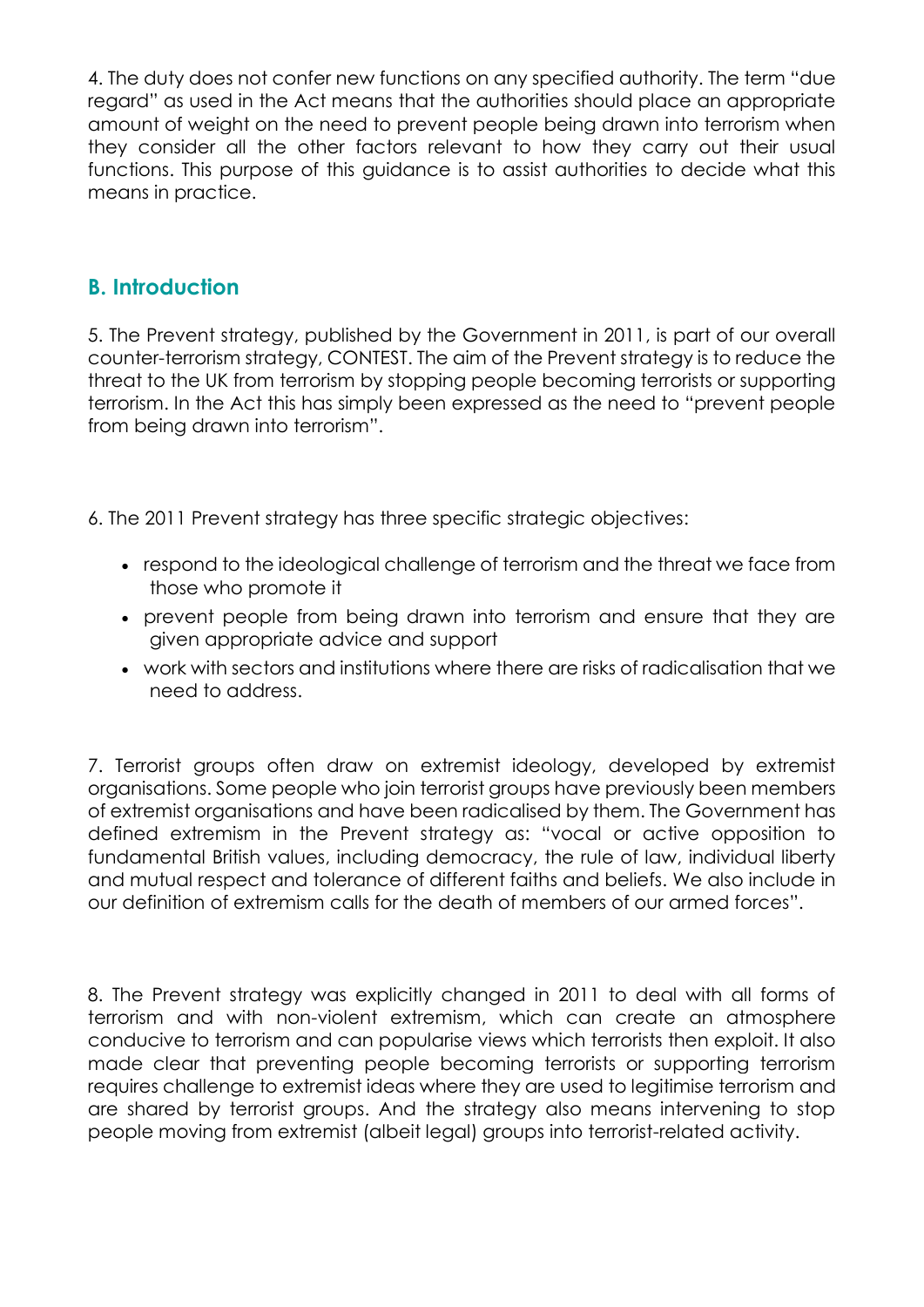9. Our Prevent work is intended to deal with all kinds of terrorist threats to the UK. The most significant of these threats is currently from terrorist organisations in Syria and Iraq, and Al Qa'ida associated groups. But terrorists associated with the extreme right also pose a continued threat to our safety and security.

10. Islamist extremists regard Western intervention in Muslim-majority countries as a 'war with Islam', creating a narrative of 'them' and 'us'. Their ideology includes the uncompromising belief that people cannot be both Muslim and British, and that Muslims living here should not participate in our democracy. Islamist extremists specifically attack the principles of civic participation and social cohesion. These extremists purport to identify grievances to which terrorist organisations then claim to have a solution.

11. The white supremacist ideology of extreme right-wing groups has also provided both the inspiration and justification for people who have committed extreme rightwing terrorist acts.

12. In fulfilling the duty in section 26 of the Act, we expect all specified authorities to participate fully in work to prevent people from being drawn into terrorism. How they do this, and the extent to which they do this, will depend on many factors, for example, the age of the individual, how much interaction they have with them, etc. The specified authorities in Schedule 6 to the Act are those judged to have a role in protecting vulnerable people and/or our national security. The duty is likely to be relevant to fulfilling other responsibilities such as the duty arising from section 149 of the Equality Act 2010.

13. This guidance identifies best practice for each of the main sectors and describes ways in which they can comply with the duty. It includes sources of further advice and provides information on how compliance with the duty will be monitored. Sector-specific guidance for Further Education and Higher Education institutions subject to the Prevent duty has been published separately and should be read alongside this guidance.

# **C. A risk-based approach to the Prevent duty**

14. In complying with the duty all specified authorities, as a starting point, should demonstrate an awareness and understanding of the risk of radicalisation in their area, institution or body. This risk will vary greatly and can change rapidly; but no area, institution or body is risk free. Whilst the type and scale of activity that will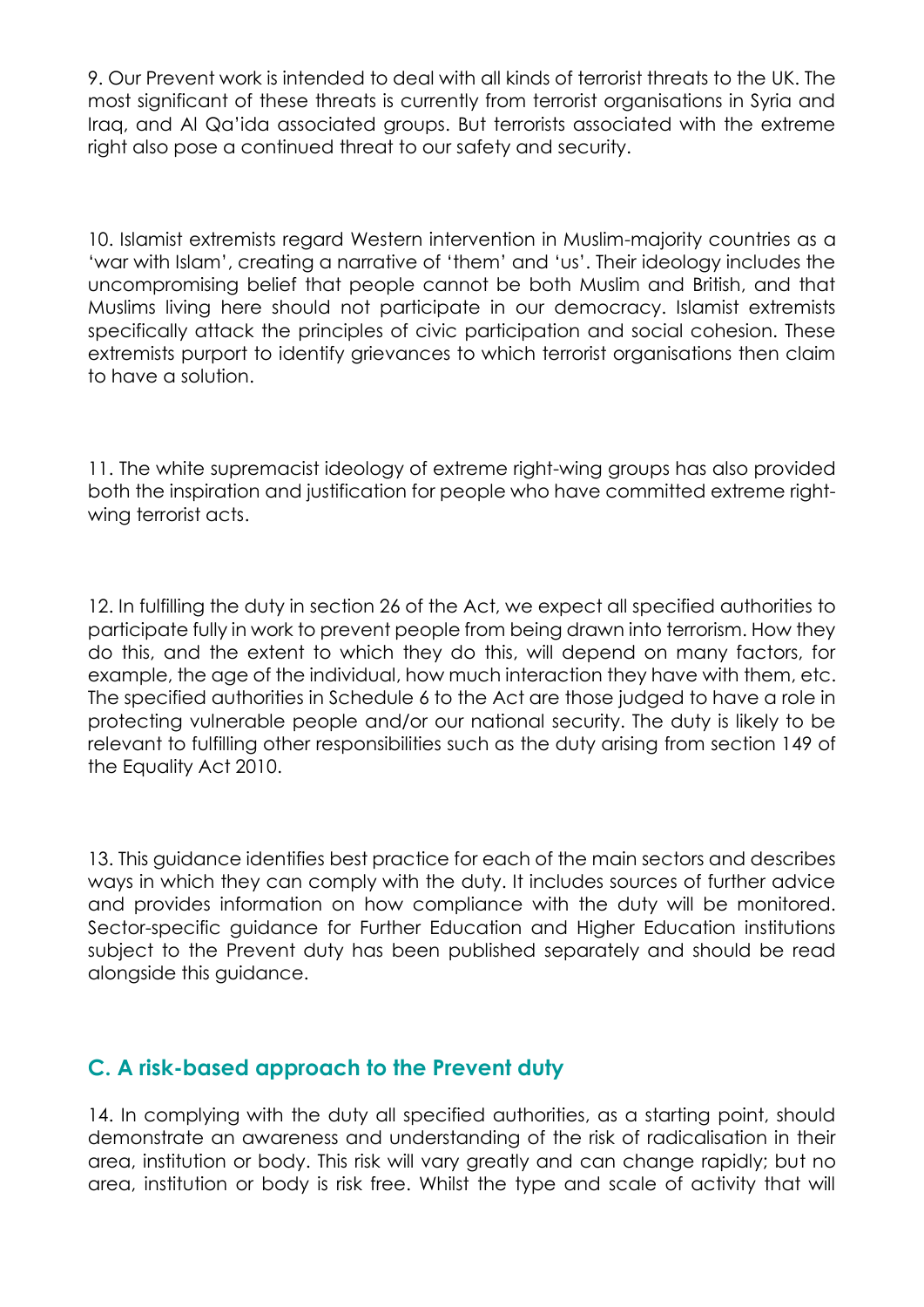address the risk will vary, all specified authorities will need to give due consideration to it.

15. There are three themes throughout the sector-specific guidance, set out later in this document: effective leadership, working in partnership and appropriate capabilities.

# **Leadership**

16. For all specified authorities, we expect that those in leadership positions:

- estalish or use existing mechanisms for understanding the risk of radicalisation
- ensure staff understand the risk and build the capabilities to deal with it
- communicate and promote the importance of the duty; and
- ensure staff implement the duty effectively.

# **Working in partnership**

17. Prevent work depends on effective partnership. To demonstrate effective compliance with the duty, specified authorities must demonstrate evidence of productive co-operation, in particular with local Prevent co-ordinators, the police and local authorities, and co-ordination through existing multi-agency forums, for example Community Safety Partnerships.

# **Capabilities**

18. Frontline staff who engage with the public should understand what radicalisation means and why people may be vulnerable to being drawn into terrorism as a consequence of it. They need to be aware of what we mean by the term "extremism" and the relationship between extremism and terrorism (see section B, above).

19. Staff need to know what measures are available to prevent people from becoming drawn into terrorism and how to challenge the extremist ideology that can be associated with it. They need to understand how to obtain support for people who may be being exploited by radicalising influences.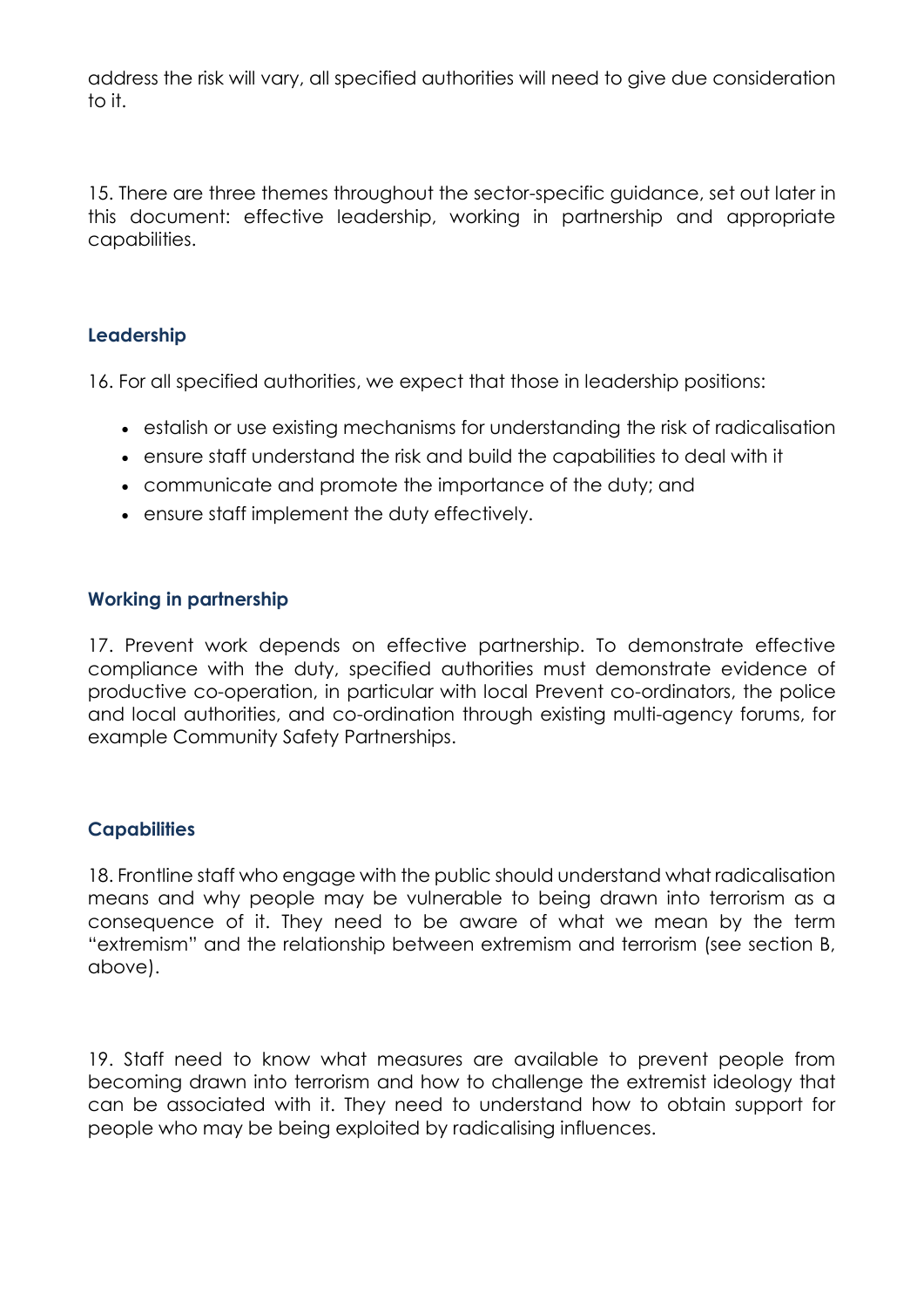20. All specified authorities subject to the duty will need to ensure they provide appropriate training for staff involved in the implementation of this duty. Such training is now widely available.

# **Sharing information**

21. The Prevent programme must not involve any covert activity against people or communities. But specified authorities may need to share personal information to ensure, for example, that a person at risk of radicalisation is given appropriate support (for example on the Channel programme). Information sharing must be assessed on a case-by-case basis and is governed by legislation. To ensure the rights of individuals are fully protected, it is important that information sharing agreements are in place at a local level. When considering sharing personal information, the specified authority should take account of the following:

- necessity and proportionality: personal information should only be shared where it is strictly necessary to the intended outcome and proportionate to it. Key to determining the necessity and proportionality of sharing information will be the professional judgement of the risks to an individual or the public;
- consent: wherever possible the consent of the person concerned should be obtained before sharing any information about them;
- power to share: the sharing of data by public sector bodies requires the existence of a power to do so, in addition to satisfying the requirements of the Data Protection Act 1998 and the Human Rights Act 1998;
- Data Protection Act and the Common Law Duty of Confidentiality: in engaging with non-public bodies, the specified authority should ensure that they are aware of their own responsibilities under the Data Protection Act and any confidentiality obligations that exist.

22. There may be some circumstances where specified authorities, in the course of Prevent related work, identify someone who may already be engaged in illegal terrorist-related activity. People suspected of being involved in such activity must be referred to the police.

# **D. Monitoring and enforcement**

23. All specified authorities must comply with this duty and will be expected to maintain appropriate records to show compliance with their responsibilities and provide reports when requested.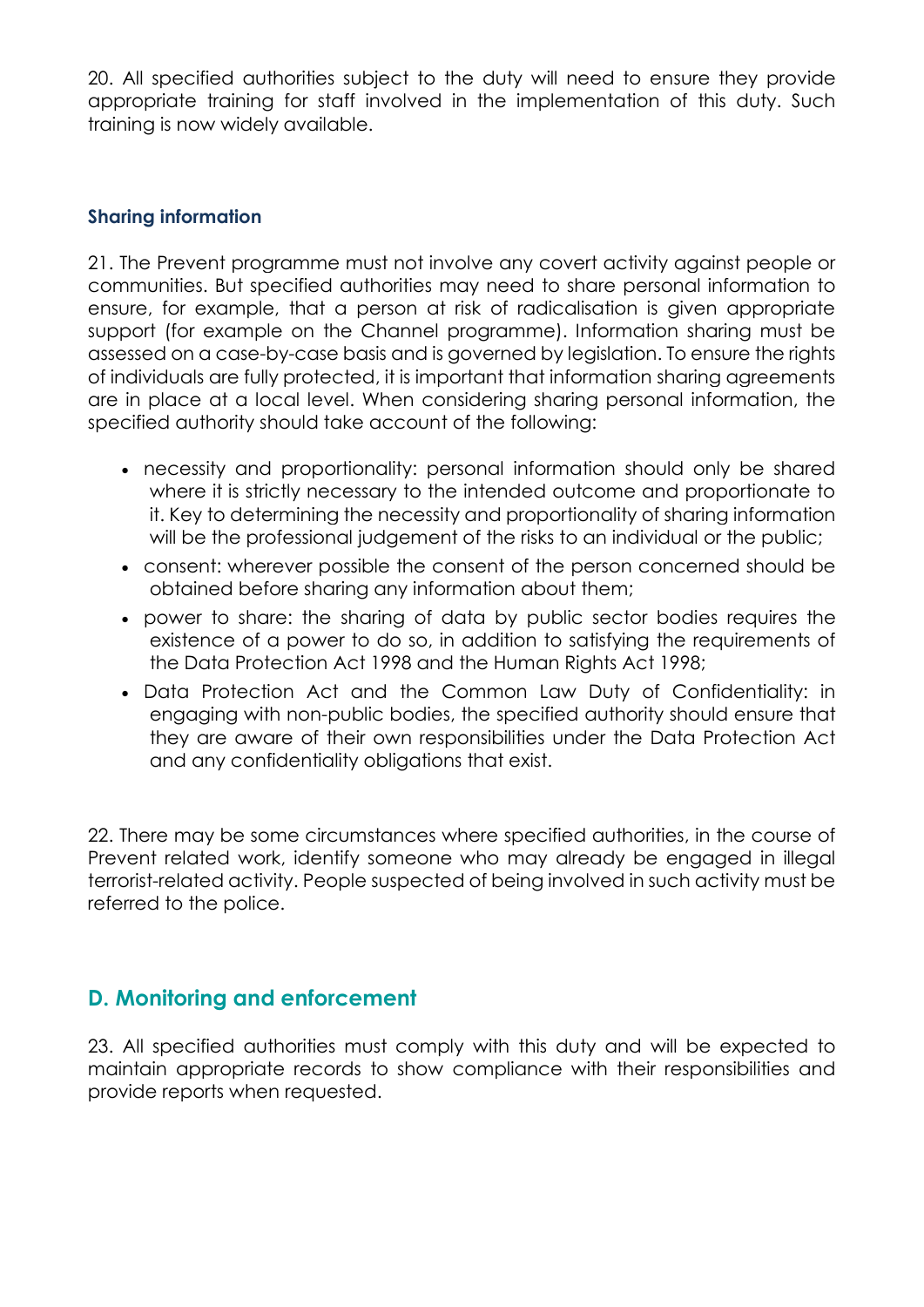# **Central support and monitoring**

24. The Home Office currently oversees Prevent activity in local areas which have been identified as priorities for this programme, and will provide central monitoring for the new duty. The Home Office shares management (with local authorities) of local Prevent co-ordinator teams.

25. The Home Office will:

- draw together data about implementation of Prevent from local and regional Prevent co-ordinators (including those in health, further and higher education), the police, intelligence agencies and other departments and inspection bodies where appropriate;
- monitor and assess Prevent delivery in up to 50 Prevent priority areas;
- maintain contact with relevant departments and escalate issues to them and inspectorates where appropriate;
- support the Prevent Oversight Board, chaired by the Minister for Immigration and Security, which may agree on further action to support implementation of the duty.

26. Where a specified body is not complying with the duty, the Prevent Oversight Board may recommend that the Secretary of State use the power of direction under section 30 of the Act. This power would only be used when other options for engagement and improvement had been exhausted. The power would be used only to ensure the implementation and delivery of the Prevent duty. It is also capable of being exercised in respect of Welsh specified authorities, and would be used following consultation with Welsh Ministers.

#### **Inspection regime in individual sectors**

27. Central support and monitoring will be supported by existing inspection regimes in specific sectors. Not every specified authority has a suitable inspection regime and in some areas it may be necessary to create or enhance existing regimes.

28. We will work with the Welsh Government on Prevent monitoring arrangements and provide support to Welsh inspection regimes as required.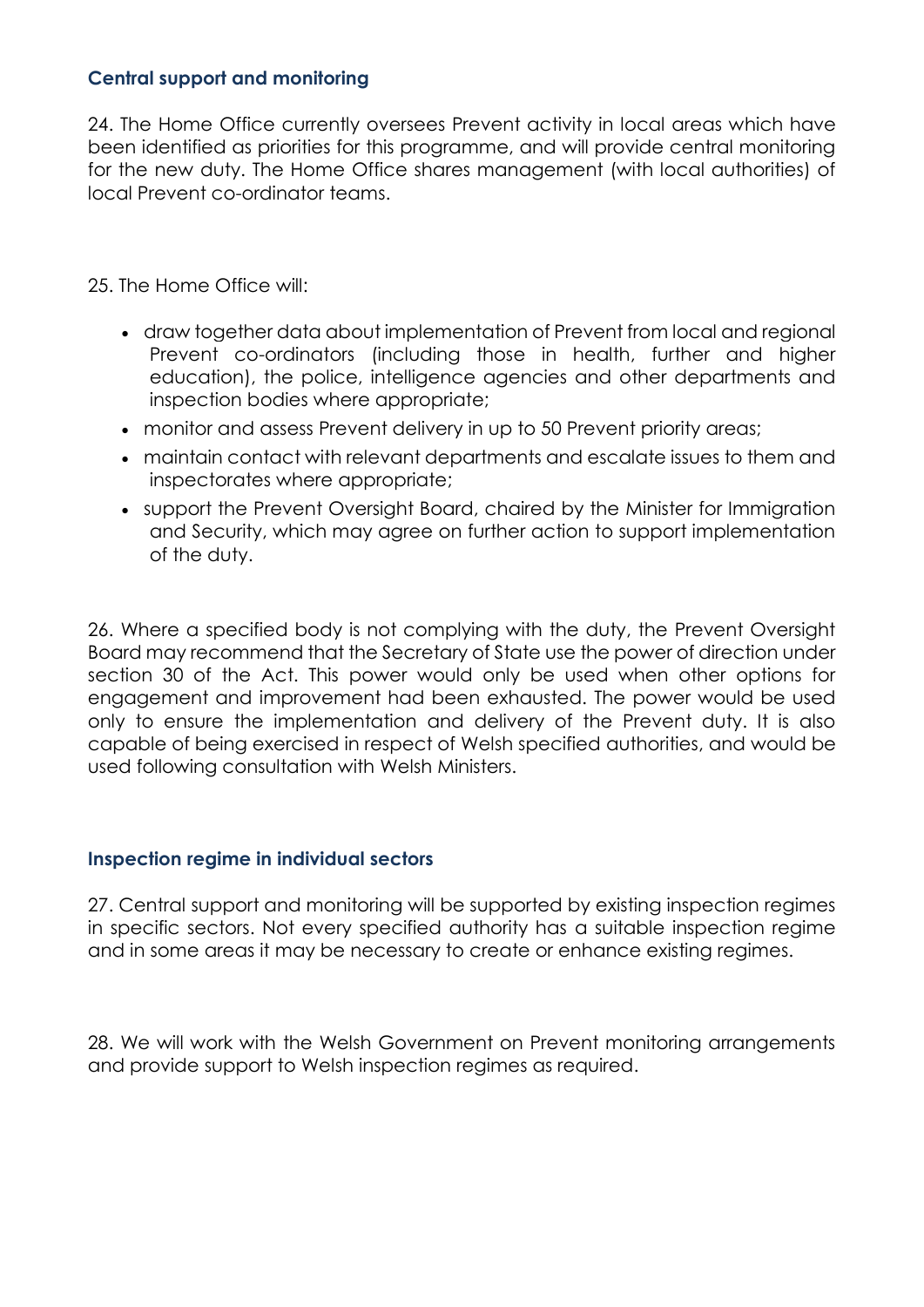# **E. Sector-specific guidance**

#### **Local authorities**

29. With their wide-ranging responsibilities, and democratic accountability to their electorate, local authorities are vital to Prevent work. Effective local authorities will be working with their local partners to protect the public, prevent crime and to promote strong, integrated communities.

## **Specified local authorities**

30. The local authorities that are subject to the duty are listed in Schedule 6 to the Act. They are:

- a county council or district council in England;
- the Greater London Authority;
- a London borough council;
- the Common Council of the City of London in its capacity as a local authority;
- the Council of the Isles of Scilly;
- a county council or county borough council in Wales; and
- a person carrying out a function of an authority mentioned in section 1 (2) of the Local Government Act 1999 by virtue of a direction made under section 15 of that Act

31. Other local authorities, including stand-alone fire and rescue authorities, are not listed in the Act and are not subject to the duty, but it is anticipated, considering their wider prevention role, that in many areas they will be partners in local efforts to prevent people from being drawn into terrorism.

32. In fulfilling the new duty, local authorities, including elected members and senior officers should be carrying out activity in the following areas.

# **Partnership**

33. Local authorities should establish or make use of an existing local multi-agency group to agree risk and co-ordinate Prevent activity. Many local authorities use Community Safety Partnerships but other multi-agency forums may be appropriate.

34. It is likely that links will need to be made to other statutory partnerships such as Local Safeguarding Children Boards Safeguarding Adults Boards, Channel panels and Youth Offending Teams.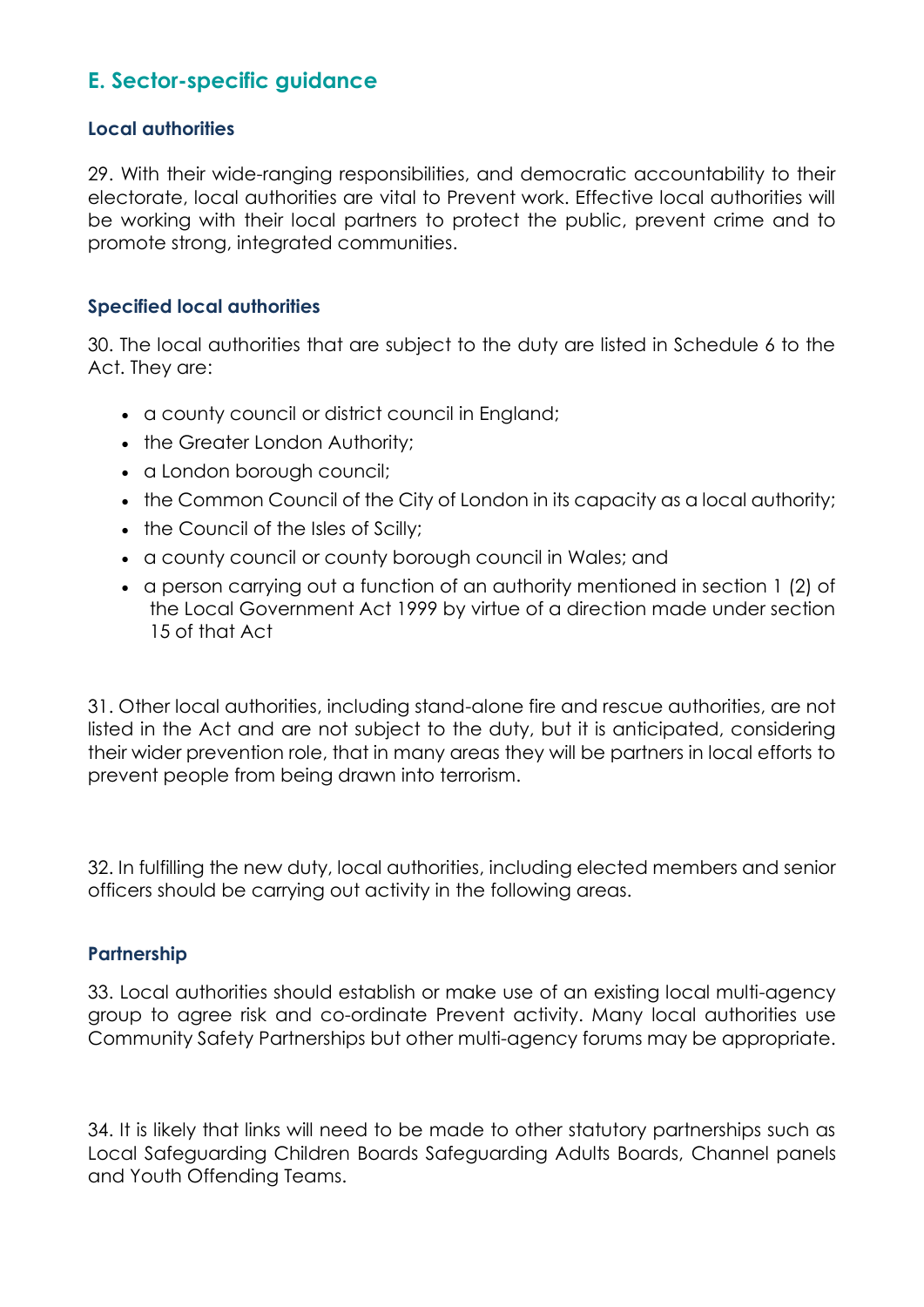35. It will be important that local or regional Prevent co-ordinators have access to senior local authority leadership to give advice and support. 36. We expect local multi-agency arrangements to be put in place to effectively monitor the impact of Prevent work.

37. Prevent work conducted through local authorities will often directly involve, as well as have an impact on local communities. Effective dialogue and coordination with community based organisations will continue to be essential.

#### **Risk assessment**

38. We expect local authorities to use the existing counter-terrorism local profiles (CTLPs), produced for every region by the police, to assess the risk of individuals being drawn into terrorism. This includes not just violent extremism but also nonviolent extremism, which can create an atmosphere conducive to terrorism and can popularise views which terrorists exploit. [Guidance](https://www.gov.uk/government/uploads/system/%0Auploads/attachment_data/file/118203/counterterrorism-local-profiles.pdf) on CTLPs is available here.

39. This risk assessment should also be informed by engagement with Prevent coordinators, schools, registered childcare providers, universities, colleges, local prisons, probation services, health, immigration enforcement Youth Offending Teams and others, as well as by a local authority's own knowledge of its area.

40. We would expect local authorities to incorporate the duty into existing policies and procedures, so it becomes part of the day-to-day work of the authority. The duty is likely to be relevant to fulfilling safeguarding responsibilities in that local authorities should ensure that there are clear and robust safeguarding policies to identify children at risk. This guidance should be read in conjunction with other relevant safeguarding guidance, in particular Working Together to [Safeguard](https://www.gov.uk/government/%0Apublications/working-together-to-safeguardchildren) [Children.](https://www.gov.uk/government/%0Apublications/working-together-to-safeguardchildren)

# **Action plan**

41. With the support of co-ordinators and others as necessary, any local authority that assesses, through the multi-agency group, that there is a risk should develop a Prevent action plan. This will enable the local authority to comply with the duty and address whatever risks have been identified.

42. These local action plans will identify, prioritise and facilitate delivery of projects, activities or specific interventions to reduce the risk of people being drawn into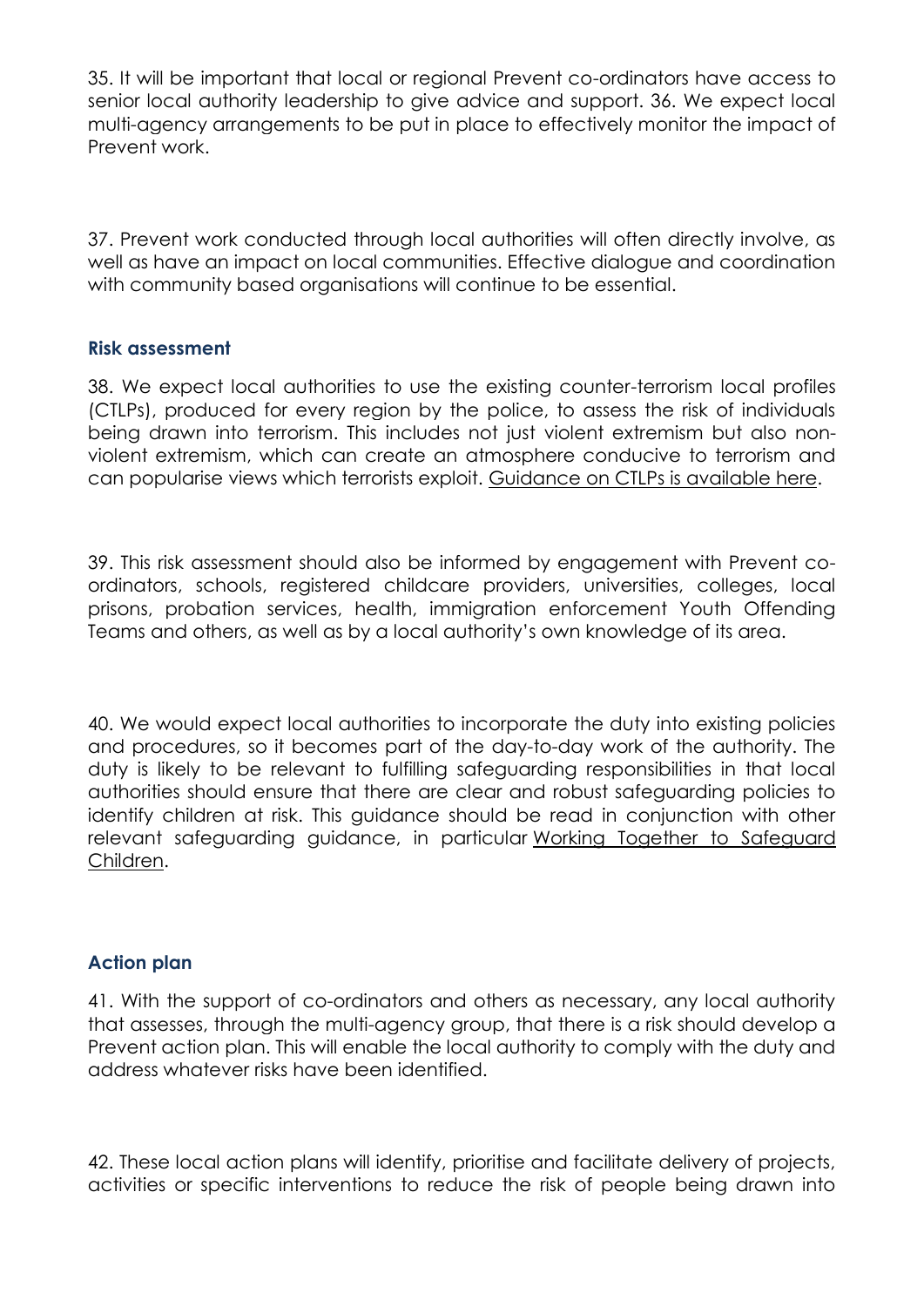terrorism in each local authority. Many of these projects and activities will be community based.

## **Staff training**

43. Local authorities will be expected to ensure appropriate frontline staff, including those of its contractors, have a good understanding of Prevent are trained to recognise vulnerability to being drawn into terrorism and are aware of available programmes to deal with this issue.

44. Local authority staff will be expected to make appropriate referrals to Channel (a programme which provides support to individuals who are at risk of being drawn into terrorism which is put on a statutory footing by Chapter 2 of Part 5 of the Counter-Terrorism and Security Act 2015) and ensure that Channel is supported by the appropriate organisation and expertise. Guidance on the Channel [programme](https://www.gov.uk/government/publications/%0Achannel-guidance) can be [found](https://www.gov.uk/government/publications/%0Achannel-guidance) here

#### **Use of local authority resources**

45. In complying with the duty we expect local authorities to ensure that publiclyowned venues and resources do not provide a platform for extremists and are not used to disseminate extremist views. This includes considering whether IT equipment available to the general public should use filtering solutions that limit access to terrorist and extremist material.

46. We expect local authorities to ensure that organisations who work with the local authority on Prevent are not engaged in any extremist activity or espouse extremist views.

47. Where appropriate, we also expect local authorities to take the opportunity when new contracts for the delivery of their services are being made to ensure that the principles of the duty are written in to those contracts in a suitable form.

#### **Collaboration between areas**

48. In two-tier areas, county and district councils will need to agree proportionate arrangements for sharing the assessment of risk and for agreeing local Prevent action plans. It is expected that neighbouring areas will also agree proportionate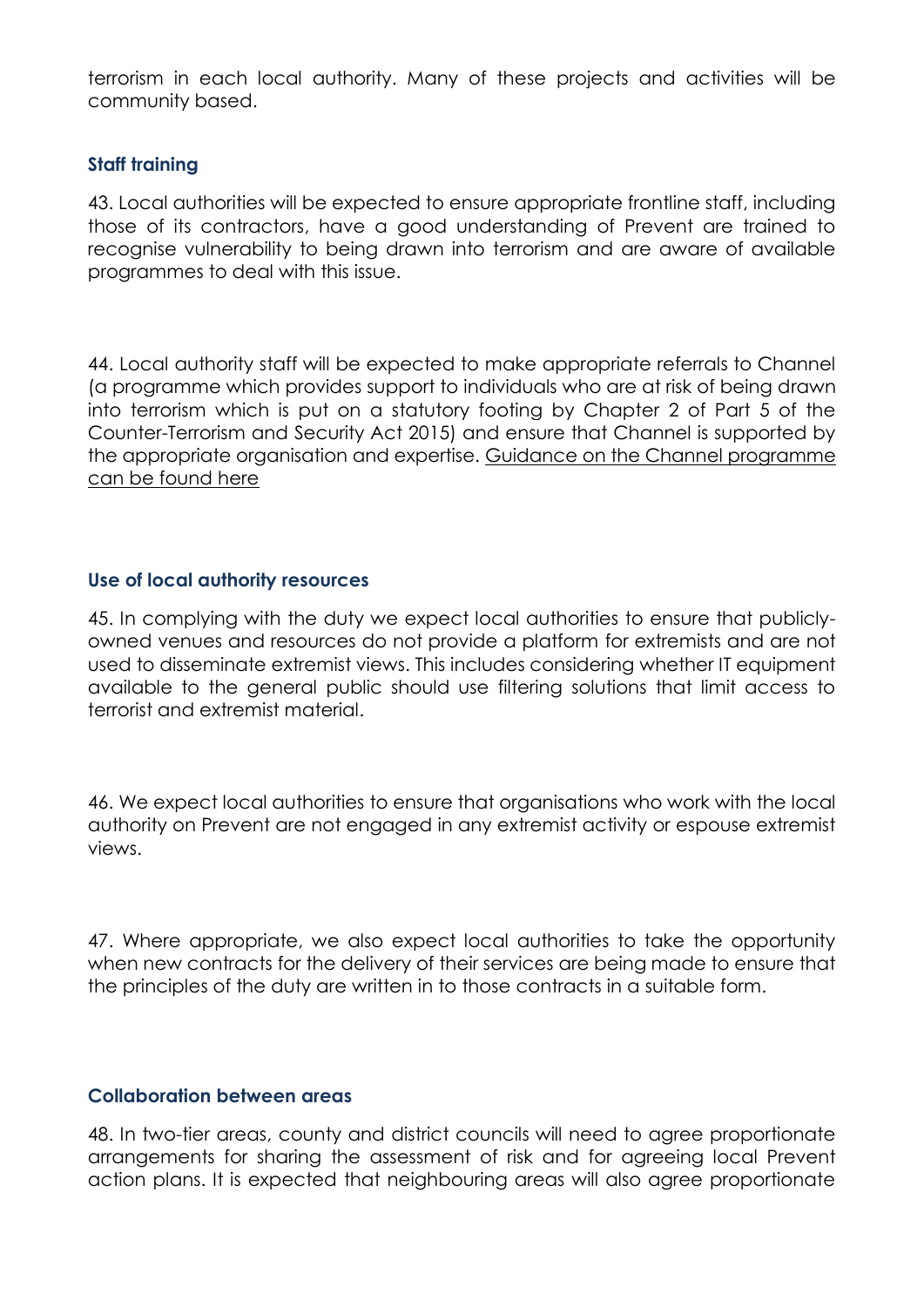arrangements for sharing the assessment of risk and for agreeing local Prevent action plans as appropriate.

#### **Prevent priority areas**

49. The Home Office will continue to identify priority areas for Prevent-related activity. Priority areas will, as now, be funded to employ a local Prevent co-ordinator to give additional support and expertise and additional Home Office grant funding is available for Prevent projects and activities. The Home Office will continue to have oversight of local Prevent co-ordinators and the funding, evaluation and monitoring of these projects.

# **Other agencies and organisations supporting children**

50. A range of private and voluntary agencies and organisations provide services or, in some cases, exercise functions in relation to children. The duty applies to those bodies, which include, for example, children's homes and independent fostering agencies and bodies exercising local authority functions whether under voluntary delegation arrangements or via the use of statutory intervention powers. These bodies should ensure they are part of their local authorities' safeguarding arrangements and that staff are aware of and know how to contribute to Preventrelated activity in their area where appropriate. Out-of-school settings supporting children

51. Many children attend a range of out-of school settings other than childcare including supplementary schools, and tuition centres to support home education. These settings are not regulated under education law. Local authorities should take steps to understand the range of activity and settings in their areas and take appropriate and proportionate steps to ensure that children attending such settings are properly safeguarded (which should include considering whether children attending such settings are at risk of being drawn into extremism or terrorism). In assessing the risks associated with such settings, local authorities should have regard to whether the settings subscribe to voluntary accreditation schemes and any other evidence about the extent to which the providers are taking steps to safeguard the children in their care. Where safeguarding concerns arise, local authorities should actively consider how to make use of the full range of powers available to them to reduce the risks to children, including relevant planning and health and safety powers.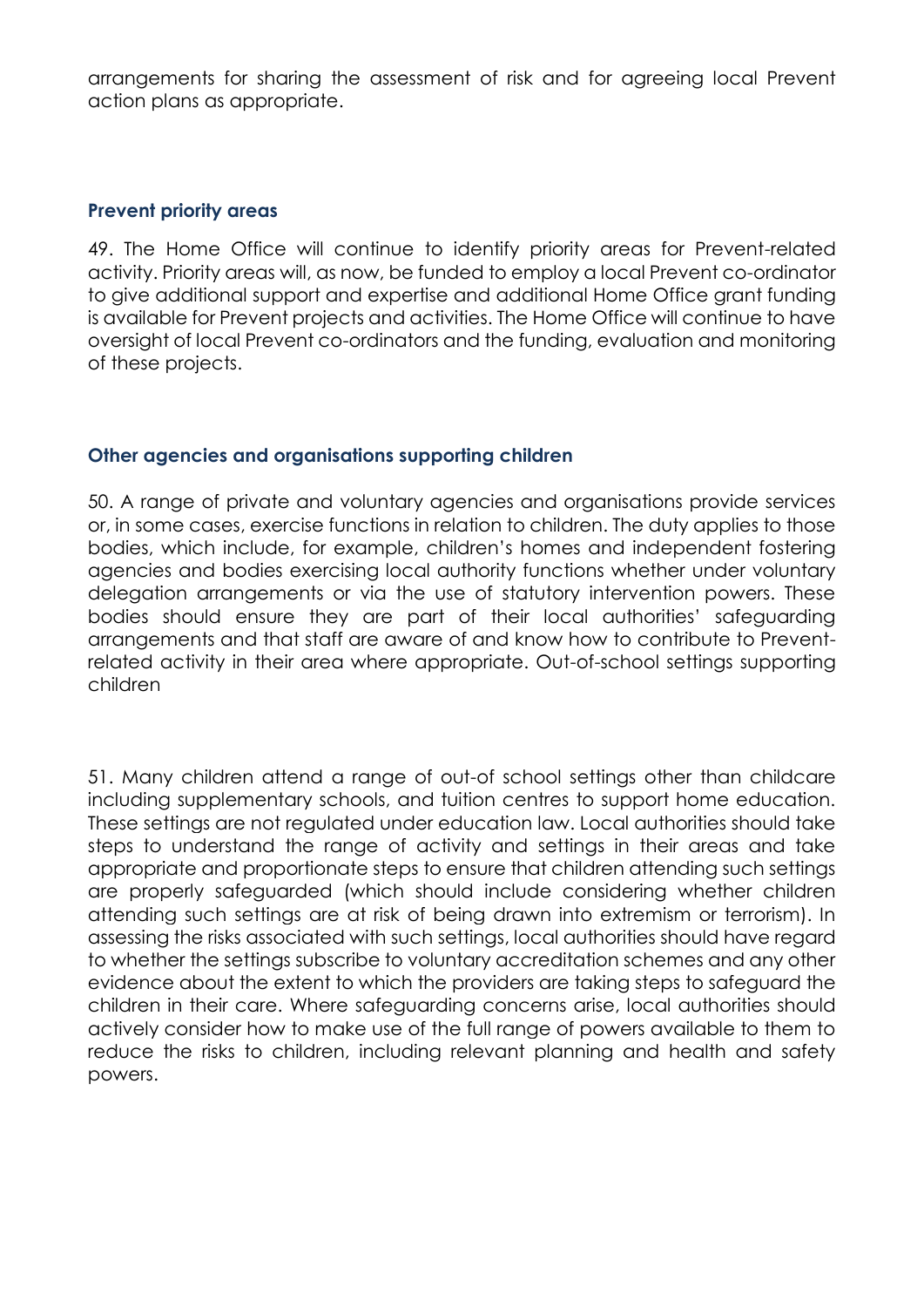## **Monitoring and enforcement**

52. In fulfilling its central monitoring role (section D above) the Home Office can (and already does) scrutinise local Prevent action plans, project impact and overall performance. It will also consider work with local authority 'peers' to provide targeted assistance and help authorities develop good practice.

53. The Government anticipates that local authorities will comply with this duty and work effectively with local partners to prevent people from being drawn into terrorism. Where there are concerns about compliance, the Government may need to consider the appropriateness of using existing mechanisms such as section 10 of the Local Government Act 1999. This allows the Secretary of State to appoint an inspector to assess an authority's compliance with its statutory "best value" duty in relation to one or more of the specified functions.

54. If the Secretary of State is satisfied that a council in England has failed to discharge its "best value" duty in relation to the new Prevent duty, it would be open to him to use his powers under Section 15 of the Local Government Act 1999 to intervene. This could include requiring the council to undertake specific actions, appointing Commissioners and transferring some of the council's functions to them. The Secretary of State must consult the council before issuing a direction. The Secretary of State may also direct a local inquiry to be held into the exercise by the authority of specified functions. Welsh Ministers' powers of intervention in relation to a Welsh council that has failed to discharge its "improvement" duties are set out in the Local Government (Wales) Measure 2009.

55. If the Secretary of State is satisfied that a local authority is failing to perform any function relating to education, childcare or children's social care to an adequate standard he may use his powers under section 497A or the Education Act 1996 (applied to childcare under section 15(3) of the Children's Act, and children's social care under section 50(1) of the Children Act 2004) to take whatever action is deemed expedient to achieve necessary improvement. In Wales, Welsh Ministers have the power to intervene under the School Standards and Organisation (Wales) Act 2013. These intervention measures are considered in cases where Ofsted inspections (or Estyn in Wales) identify inadequate practice and serious concerns about practice in relation to safeguarding, adoption and looked after children. The Care and Social Services Inspectorate Wales (CSSIW) has a role here in terms of care settings and standards.

56. In addition to the powers above, the Act provides the Secretary of State with the power to issue a direction where a local authority has failed to discharge the duty (see paragraph 26, above).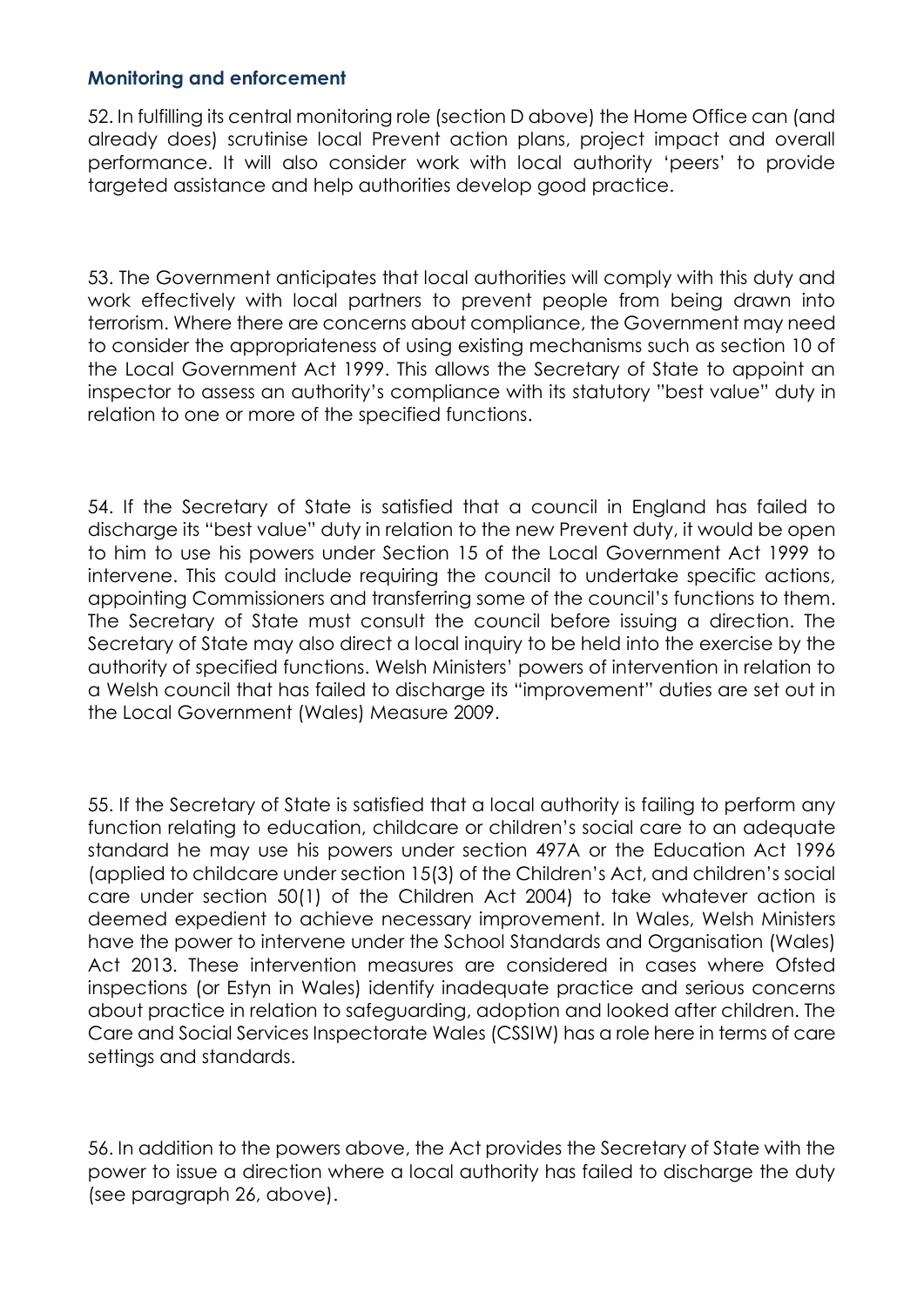**Schools and registered childcare providers (excluding higher and further education).**

57. In England about eight million children are educated in some 23,000 publiclyfunded and around 2,400 independent schools. The publicly-funded English school system comprises maintained schools (funded by local authorities), and academies (directly funded by central government. In Wales, over 450,000 children attend Local Authority maintained schools, and there are 70 independent schools.<sup>[1](https://www.gov.uk/government/publications/prevent-duty-guidance/revised-prevent-duty-guidance-for-england-and-wales#fn:1)</sup>

58. All publicly-funded schools in England are required by law to teach a broad and balanced curriculum which promotes the spiritual, moral, cultural, mental and physical development of pupils and prepares them for the opportunities, responsibilities and experiences of life. They must also promote community cohesion. Independent schools set their own curriculum but must comply with the Independent School Standards, which include an explicit requirement to promote fundamental British values as part of broader requirements relating to the quality of education and to promoting the spiritual, moral, social and cultural development of pupils. These standards also apply to academies (other than 16-19 academies), including free schools, as they are independent schools. 16-19 academies may have these standards imposed on them by the provisions of their funding agreement with the Secretary of State.

59. In Wales, independent schools set their own curriculum, but must comply with Independent Schools Standards made by the Welsh Ministers. These Standards also include a requirement to promote the spiritual, moral, social and cultural development of pupils.

60. Early years providers serve arguably the most vulnerable and impressionable members of society. The Early Years Foundation Stage (EYFS) accordingly places clear duties on providers to keep children safe and promote their welfare. It makes clear that to protect children in their care, providers must be alert to any safeguarding and child protection issues in the child's life at home or elsewhere (paragraph 3.4 EYFS). Early years providers must take action to protect children from harm and should be alert to harmful behaviour by other adults in the child's life.

61. Early years providers already focus on children's personal, social and emotional development The Early Years Foundation Stage framework supports early years providers to do this in an age appropriate way, through ensuring children learn right from wrong, mix and share with other children and value other's views, know about similarities and differences between themselves and others, and challenge negative attitudes and stereotypes.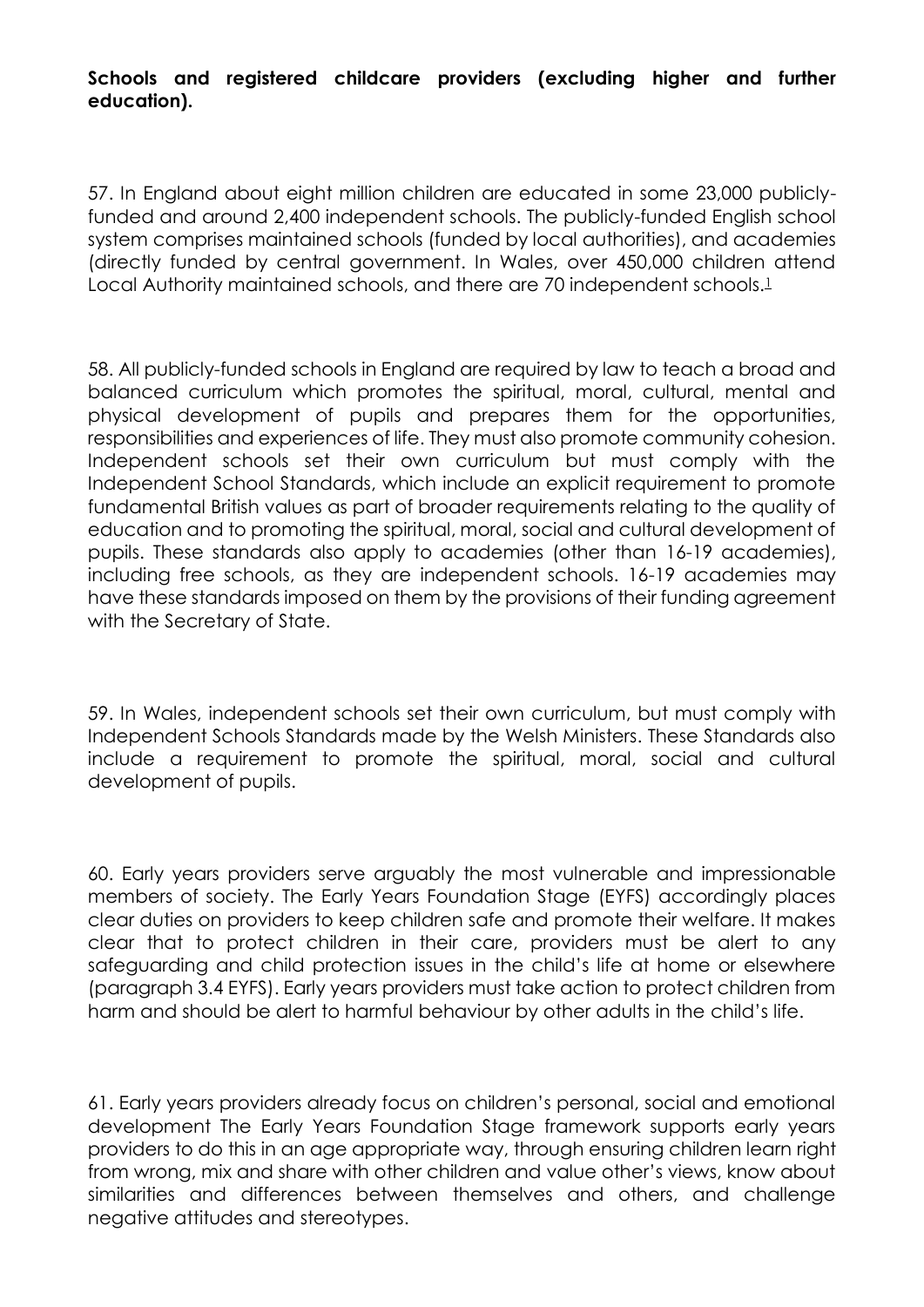62. This guidance should be read in conjunction with other relevant guidance. In England, this includes Working Together to Safeguard Children, Keeping Children Safe in Education and Information Sharing: Her Majesty's Government advice for professionals providing safeguarding services to children, young people, parents and carers.

# **Working together to [safeguard](https://www.gov.uk/government/publications/%0Aworking-together-to-safeguard-children) children**

# **Keeping children safe in [education](https://www.gov.uk/government/publications/%0Akeeping-children-safe-in-education)**

63. In Wales it should be read alongside [Keeping](https://gov.wales/sites/default/files/publications/2018-11/keeping-learners-safe-the-role-of-local-authorities-governing-bodies-and-proprietors-of-independent-schools-under-the-education-act-2002.pdf#radicalisation) learners safe.<sup>[2](https://www.gov.uk/government/publications/prevent-duty-guidance/revised-prevent-duty-guidance-for-england-and-wales#fn:2)</sup>

64. The authorities specified in paragraph 65 below are subject to the duty to have due regard to the need to prevent people from being drawn into terrorism. Being drawn into terrorism includes not just violent extremism but also non-violent extremism, which can create an atmosphere conducive to terrorism and can popularise views which terrorists exploit. Schools should be safe spaces in which children and young people can understand and discuss sensitive topics, including terrorism and the extremist ideas that are part of terrorist ideology, and learn how to challenge these ideas. The Prevent duty is not intended to limit discussion of these issues. Schools should, however, be mindful of their existing duties to forbid political indoctrination and secure a balanced presentation of political issues. These duties are imposed on maintained schools by sections 406 and 407 of the Education Act 1996. Similar duties are placed on the proprietors of independent schools, including academies (but not 16-19 academies) by the Independent School Standards.

# **Education and childcare specified authorities**

65. The education and childcare specified authorities in Schedule 6 to the Act are as follows:

- the proprietors<sup>[3](https://www.gov.uk/government/publications/prevent-duty-guidance/revised-prevent-duty-guidance-for-england-and-wales#fn:3)</sup> of maintained schools, non-maintained special schools, maintained nursery schools, independent schools (including academies and free schools) and alternative provision academies[4](https://www.gov.uk/government/publications/prevent-duty-guidance/revised-prevent-duty-guidance-for-england-and-wales#fn:4)
- pupil referral units
- registered early years childcare providers
- registered later years childcare providers
- providers of holiday schemes for disabled children
- persons exercising local authority functions under a direction of the Secretary of State when the local authority is performing inadequately; and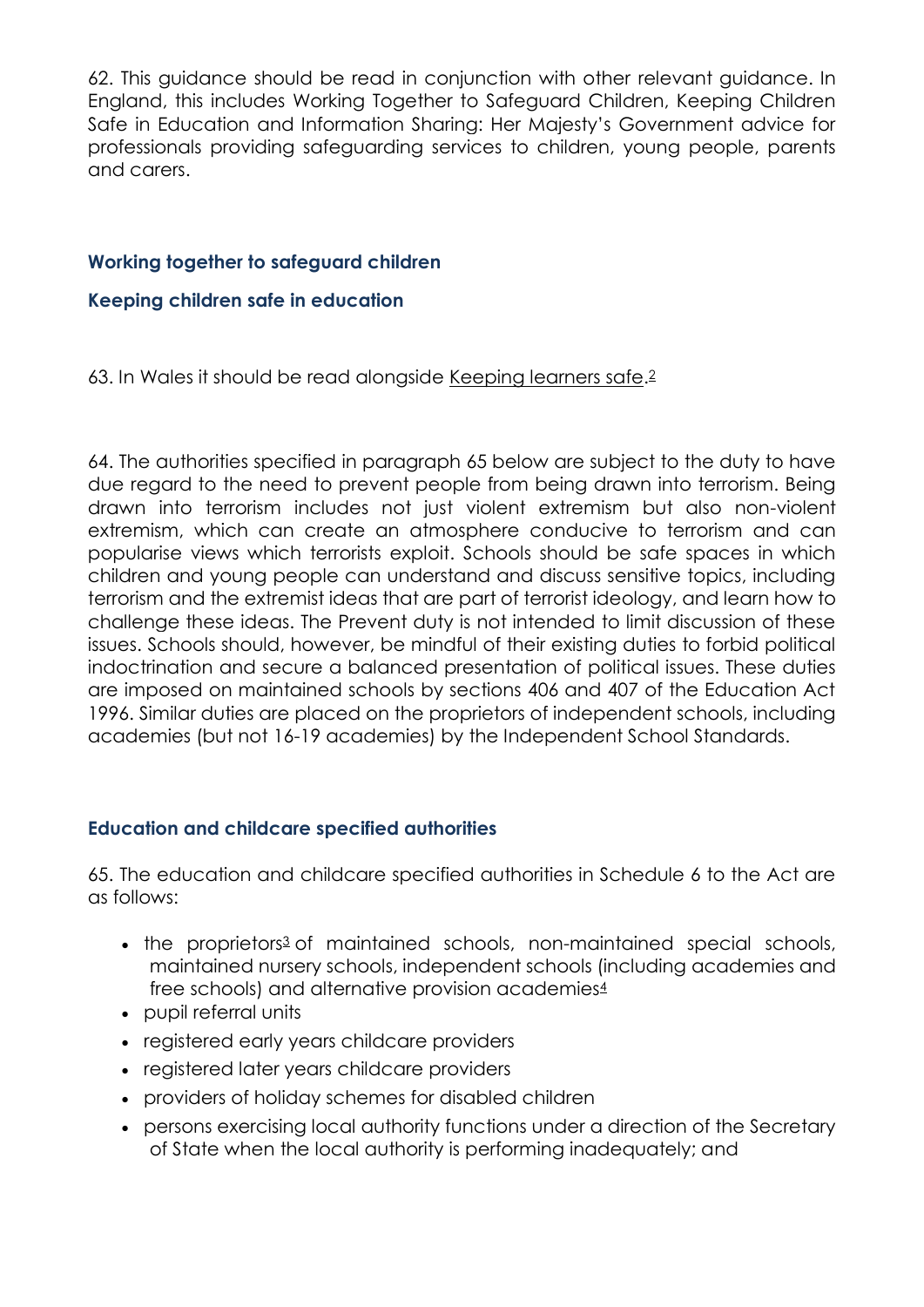persons authorised by virtue of an order made under section 70 of the Deregulation and Contracting Out Act 1994 to exercise a function specified in Schedule 36A to the Education Act 1996.

66. In fulfilling the new duty, we would expect the specified authorities listed above to demonstrate activity in the following areas.

#### **Risk assessment**

67. Specified authorities are expected to assess the risk of children being drawn into terrorism, including support for extremist ideas that are part of terrorist ideology. This should be based on an understanding, shared with partners, of the potential risk in the local area.

68. Specified authorities will need to demonstrate that they are protecting children and young people from being drawn into terrorism by having robust safeguarding policies in place to identify children at risk, and intervening as appropriate. Institutions will need to consider the level of risk to identify the most appropriate referral, which could include Channel or Children's Social Care, for example. These policies should set out clear protocols for ensuring that any visiting speakers – whether invited by staff or by children themselves – are suitable and appropriately supervised.

# **Working in partnership**

69. In England, governing bodies and proprietors of all schools and registered childcare providers should ensure that their safeguarding arrangements take into account the policies and procedures of the Local Safeguarding Children Board (LSCB). In Wales, Local Service Boards provide strategic oversight.

#### **Staff training**

70. Specified authorities should make sure that staff have training that gives them the knowledge and confidence to identify children at risk of being drawn into terrorism, and to challenge extremist ideas which can be used to legitimise terrorism and are shared by terrorist groups. They should know where and how to refer children and young people for further help. Prevent awareness training will be a key part of this.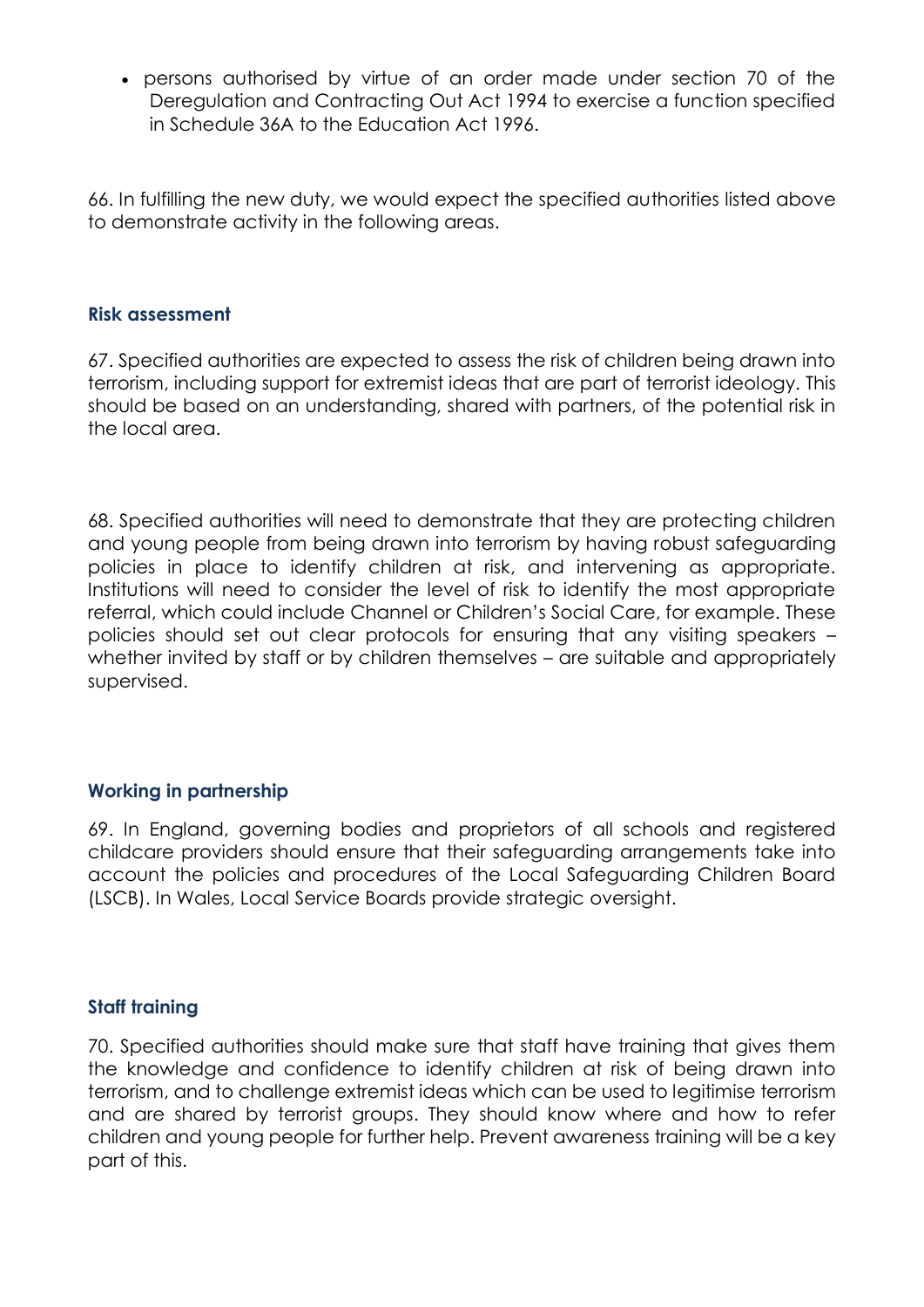# **IT policies**

71. Specified authorities will be expected to ensure children are safe from terrorist and extremist material when accessing the internet in school, including by establishing appropriate levels of filtering.

#### **Monitoring and enforcement**

72. The Office for Standards in Education, Children's Services and Skills (Ofsted) inspects the specified authorities in England listed above, with the exception of some privately funded independent schools. When assessing the effectiveness of schools, Ofsted inspectors already have regard to the school's approach to keeping pupils safe from the dangers of radicalisation and extremism, and what is done when it is suspected that pupils are vulnerable to these. Maintained schools are subject to intervention, and academies and free schools may be subject to termination of their funding agreement, if they are judged by Ofsted to require significant improvement or special measures, or if they fail to take the steps required by their local authority, or for academies or free schools by the Secretary of State pursuant to their funding agreement, as applicable, to address unacceptably low standards, serious breakdowns of management or governance or if the safety of pupils or staff is threatened. In Wales, all publicly funded schools are inspected by Estyn.

73. Ofsted inspects 16-19 academies under the Common Inspection Framework for further education and skills.

74. Privately funded independent schools in England are inspected by Ofsted or one of three independent inspectorates. In Wales, Estyn inspects independent schools. If they fail to meet the Independent School Standards, they must remedy the problem or be subject to regulatory action by the Department for Education or the Welsh Government, which could include de-registration (which would make their continued operation unlawful).

75. Early education funding regulations in England have been amended to ensure that providers who fail to promote the fundamental British values of democracy, the rule of law, individual liberty and mutual respect and tolerance for those with different faiths and beliefs do not receive funding from local authorities for the free early years entitlement.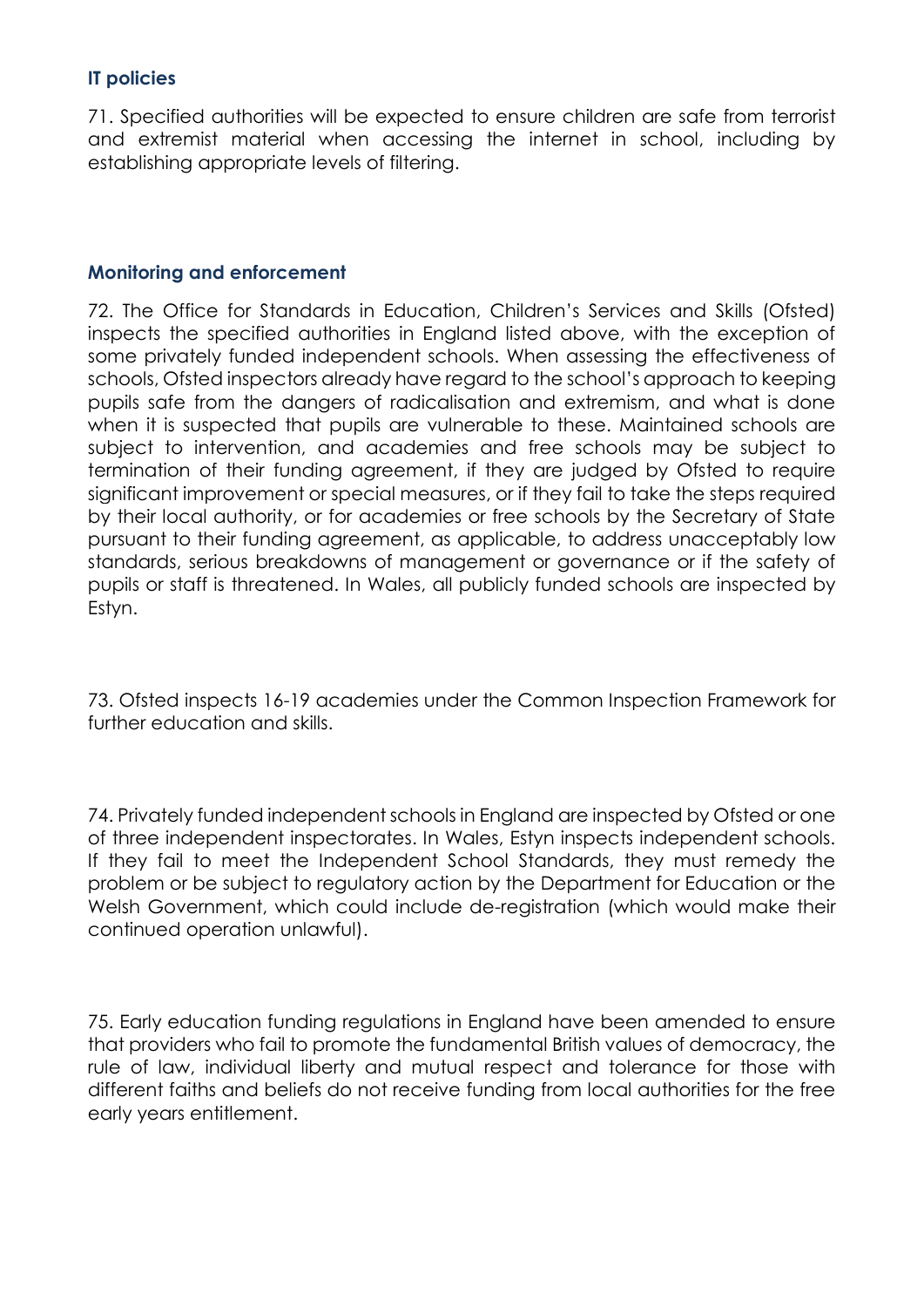76. Ofsted's current inspection framework for early years provision reflects the requirements in the Statutory Framework for the Early Years Foundation Stage.

# **The health sector**

77. Healthcare professionals will meet and treat people who may be vulnerable to being drawn into terrorism. Being drawn into terrorism includes not just violent extremism but also non-violent extremism, which can create an atmosphere conducive to terrorism and can popularise views which terrorists exploit.

78. The key challenge for the healthcare sector is to ensure that, where there are signs that someone has been or is being drawn into terrorism, the healthcare worker is trained to recognise those signs correctly and is aware of and can locate available support, including the Channel programme where necessary. Preventing someone from being drawn into terrorism is substantially comparable to safeguarding in other areas, including child abuse or domestic violence.

79. There are already established arrangements in place, which we would expect to be built on in response to the statutory duty.

# **Health specified authorities**

80. The health specified authorities in Schedule 6 to the Act are as follows:

- NHS Trusts
- NHS Foundation Trusts

81. NHS England has incorporated Prevent into its safeguarding arrangements, so that Prevent awareness and other relevant training is delivered to all staff who provide services to NHS patients. These arrangements have been effective and should continue.

82. The Chief Nursing Officer in NHS England has responsibility for all safeguarding, and a safeguarding lead, working to the Director of Nursing, is responsible for the overview and management of embedding the Prevent programme into safeguarding procedures across the NHS.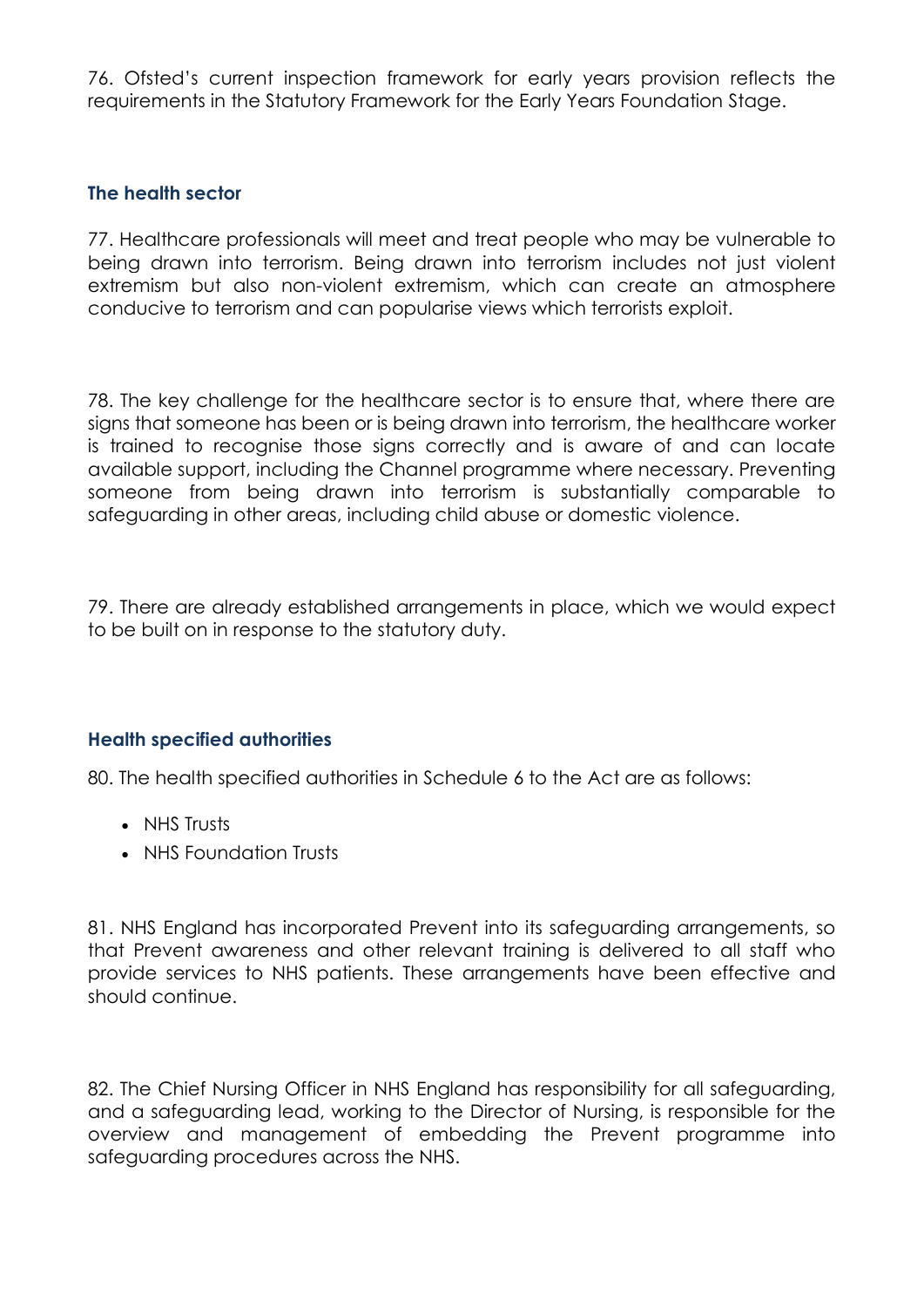83. Each regional team in the NHS has a Head of Patient Experience who leads on safeguarding in their region. They are responsible for delivery of the Prevent strategy within their region and the health regional Prevent co-ordinators (RPCs).

84. These RPCs are expected to have regular contact with Prevent leads in NHS organisations to offer advice and guidance.

85. In Wales, NHS Trusts and Health Boards have CONTEST Prevent leads and part of multi-agency structures where these are in place. This guidance should be read in conjunction with Building Partnerships-Staying Safe issued by the Department of Health and Social Services, which provides advice to healthcare organisations on their role in preventing radicalisation of vulnerable people as part of their safeguarding responsibilities.

86. In fulfilling the duty, we would expect health bodies to demonstrate effective action in the following areas.

#### **Partnership**

87. All Sub Regions within the NHS should, under the NHS England Accountability and Assurance Framework, have in place local Safeguarding Forums, including local commissioners and providers of NHS Services. These forums have oversight of compliance with the duty, and ensure effective delivery. Within each area, the RPCs are responsible for promoting Prevent to providers and commissioners of NHS services, supporting organisations to embed Prevent into their policies and procedures, and delivering training.

88. We would expect there to be mechanisms for reporting issues to the National Prevent sub board.

89. We would also expect the Prevent lead to have networks in place for their own advice and support to make referrals to the Channel programme.

90. Since April 2013 commissioners have used the NHS Standard Contract for all commissioned services excluding Primary Care, including private and voluntary organisations. Since that time, the Safeguarding section of the contract has required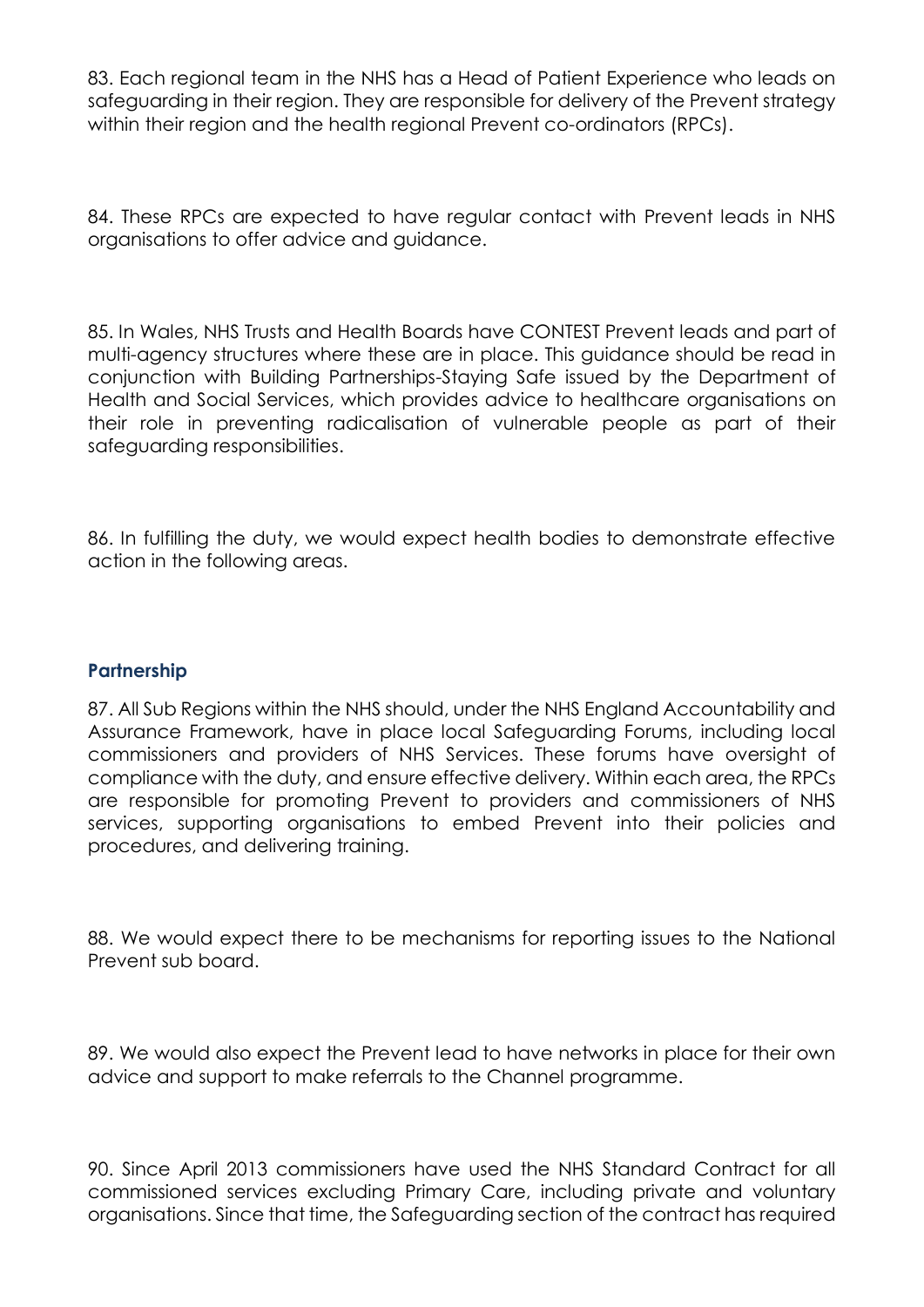providers to embed Prevent into their delivery of services, policies and training. This should now be bolstered by the statutory duty.

#### **Risk assessment**

91. All NHS Trusts in England have a Prevent lead who acts as a single point of contact for the health regional Prevent co-ordinators, and is responsible for implementing Prevent within their organisation. To comply with the duty, staff are expected, as a result of their training, to recognise and refer those at risk of being drawn into terrorism to the Prevent lead who may make a referral to the Channel programme. Regional health Prevent co-ordinators are able to provide advice and support to staff as required. In Wales, Health is a member of the Wales Contest Board and similar arrangements are in place.

#### **Staff training**

92. The intercollegiate guidance, Safeguarding Children and Young people: roles and competences for health care staff includes Prevent information and identifies competencies for all healthcare staff against six levels.

93. The training should allow all relevant staff to recognise vulnerability to being drawn into terrorism, (which includes someone with extremist ideas that are used to legitimise terrorism and are shared by terrorist groups), including extremist ideas which can be used to legitimise terrorism and are shared by terrorist groups, and be aware of what action to take in response, including local processes and policies that will enable them to make referrals to the Channel programme and how to receive additional advice and support.

94. It is important that staff understand how to balance patient confidentiality with the duty. They should also be made aware of the information sharing agreements in place for sharing information with other sectors, and get advice and support on confidentiality issues when responding to potential evidence that someone is being drawn into terrorism, either during informal contact or consultation and treatment.

95. We would therefore expect providers to have in place:

 Policies that include the principles of the Prevent NHS guidance and toolkit, which are set out in Building [Partnerships,](https://www.gov.uk/government/uploads/system/%0Auploads/attachment_data/file/215253/dh_131912.pdf) Staying Safe: guidance for healthcare [organisations](https://www.gov.uk/government/uploads/system/%0Auploads/attachment_data/file/215253/dh_131912.pdf)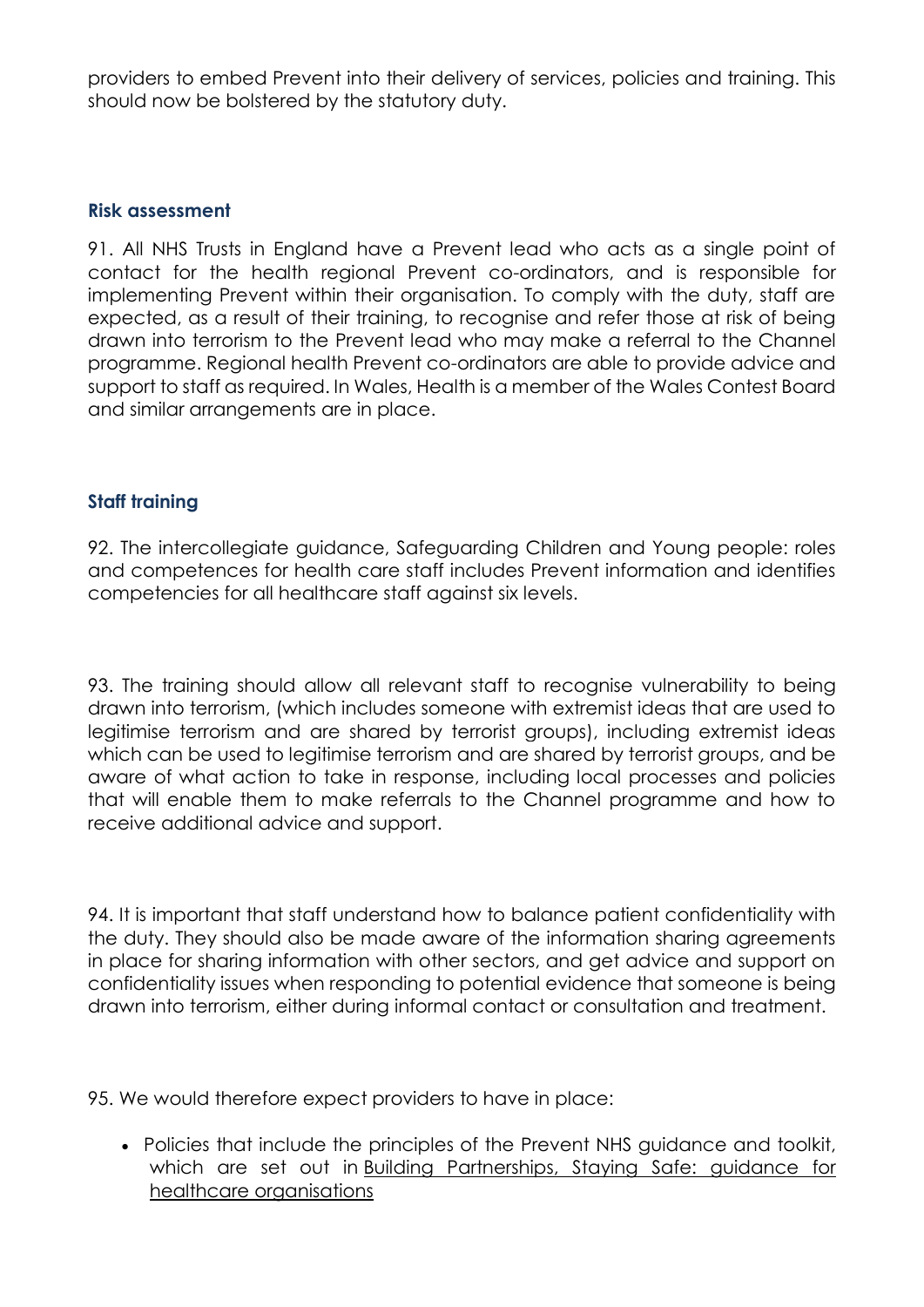- A programme to deliver Prevent training, resourced with accredited facilitators;
- Processes in place to ensure that using the intercollegiate guidance, staff receive Prevent awareness training appropriate to their role; and
- Procedures to comply with the Prevent Training and Competencies Framework.

## **Monitoring and enforcement**

96. Within the NHS, we expect local safeguarding forums, including local commissioners and providers of NHS Services to have oversight of fulfilling the duty and ensuring effective delivery.

97. Externally, Monitor is the sector regulator for health services in England ensuring that independent NHS Foundation Trusts are well led so that they can provide quality care on a sustainable basis. The Trust Development Authority is responsible for overseeing the performance of NHS Trusts and the Care Quality Commission is the independent health and adult social care regulator that ensures these services provide people with safe, effective and high quality care. In Wales, the Healthcare Inspectorate Wales, and the Care and Social Services Inspectorate Wales could be considered to provide monitoring arrangements. We will work with the Welsh Government to consider the arrangements in Wales.

98. We are considering whether these internal arrangements are robust enough to effectively monitor compliance with the duty or whether the duty should be incorporated into the remit and inspection regimes of one of the existing health regulatory bodies, or another body.

#### **Prisons and probation**

99. As an executive agency of the Ministry of Justice, the National Offender Management Service (NOMS) is responsible for protecting the public and reducing re-offending through delivery of prison and probation services.

100. There are 122 prisons in England and Wales including 14 prisons operated under contract by private sector organisations. There are around 85,000 prisoners in custody at any one time and 150,000 individuals in custody during a 12 month period.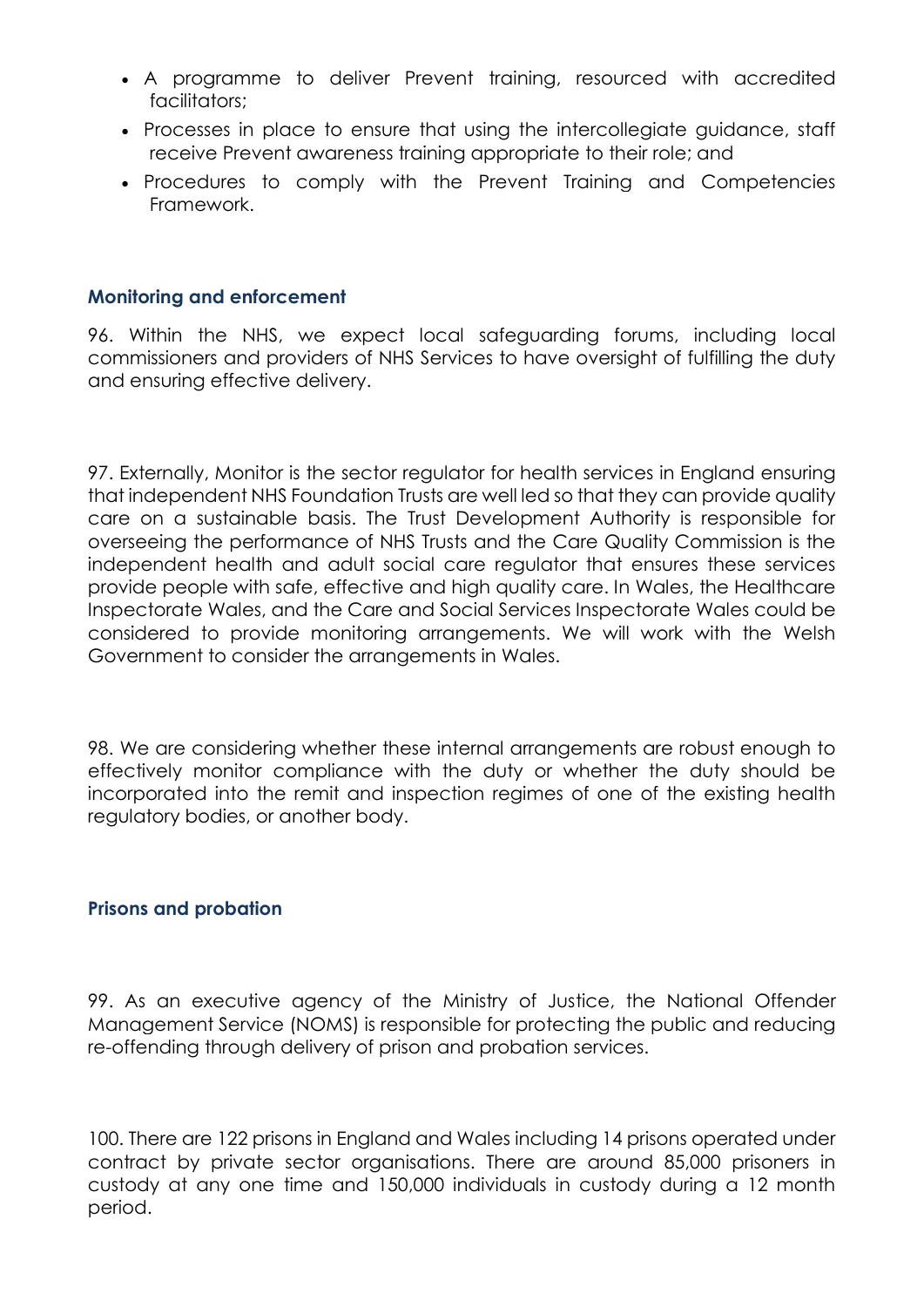101. Probation services are delivered by the National Probation Service (NPS), which supervises high-risk and other serious offenders, and 21 Community Rehabilitation Companies (CRCs), which supervise low and medium-risk offenders. NOMS is currently responsible for around 220,000 offenders under probation supervision, subject either to community sentences or to licence conditions after release from custody.

102. This responsibility for public protection and reducing re-offending gives both prisons and probation services a clear and important role both in working with offenders convicted of terrorism or terrorism-related offences and in preventing other offenders from being drawn into terrorism and the extremist ideas that are used to legitimise terrorism and are shared by terrorist groups.

# **Criminal justice specified authorities**

103. The criminal justice specified authorities listed in Schedule 6 to the Act are as follows:

- prisons and Young Offender Institutions (YOI), including those that are contracted out;
- the under-18 secure estate (under-18 YOI, Secure training centres and Secure care homes;
- secure training centres;
- the National Probation Service: and
- Community Rehabilitation Companies.

# **Prisons**

104. NOMS manages the risk of offenders being drawn into, or reverting to, any form of offending as part of its core business (identifying and managing the risks presented by offenders).

105. To comply with the duty we would expect public and contracted out prisons to carry out activity in the following areas.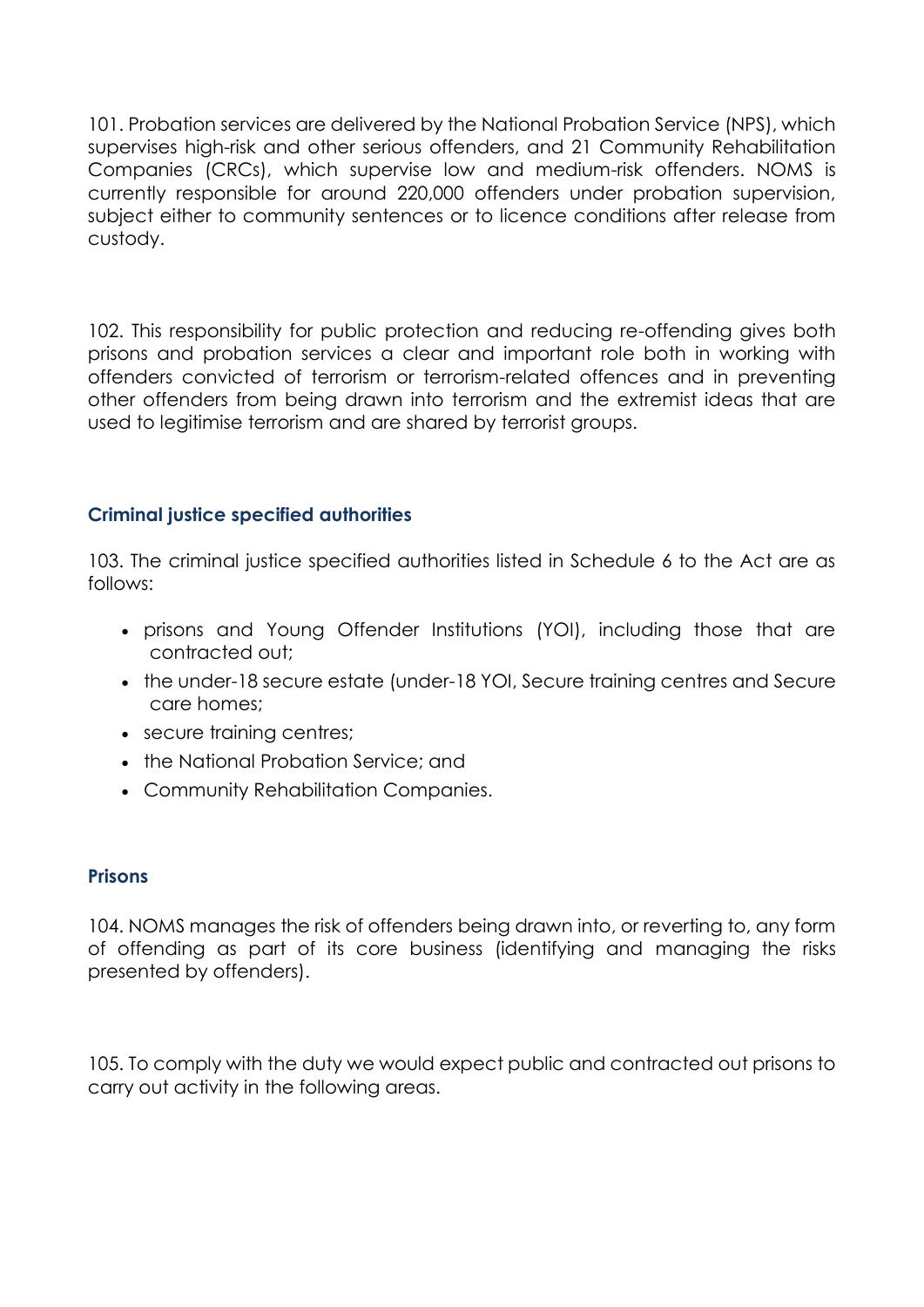#### **Preliminary risk assessment**

106. Prisons should perform initial risk assessments on reception, including cell-sharing risk assessments, and initial reception and induction interviews to establish concerns in relation to any form of extremism, be that faith based, animal rights, environmental, far right, far left extremism or any new emerging trends.

107. Contact with prisons chaplaincy should take place, as an integral part of the induction process. Any concerns raised as a result of chaplaincy contact with prisoners, including any concerns about extremism, should be reported throughout the sentence.

108. Prisoners should have regular contact with trained staff who will report on behaviours of concern.

109. Appropriate information and intelligence sharing should take place, for example with law enforcement partners, to understand whether extremism is an issue and to identify and manage any behaviours of concern.

# **Assessing ongoing risk and interventions**

110. For offenders convicted of terrorist or terrorist-related offences, mainstream offender management processes will be used to determine whether interventions are necessary. These are intended to challenge the index offence and can include, where appropriate, intervention disruption and relocation.

111. Where concerns around someone being drawn into terrorism (which includes someone with extremist ideas that are used to legitimise terrorism and are shared by terrorist groups) are identified, either during the early days in custody or later, prison staff should report accordingly, through the intelligence reporting system. All such reporting should be regularly assessed by specialist staff in conjunction with the police.

112. Where such concerns are identified an establishment should look to support that individual. This could take the form of moving them away from a negative influence or providing them with mentoring from the relevant chaplain providing religious classes or guidance.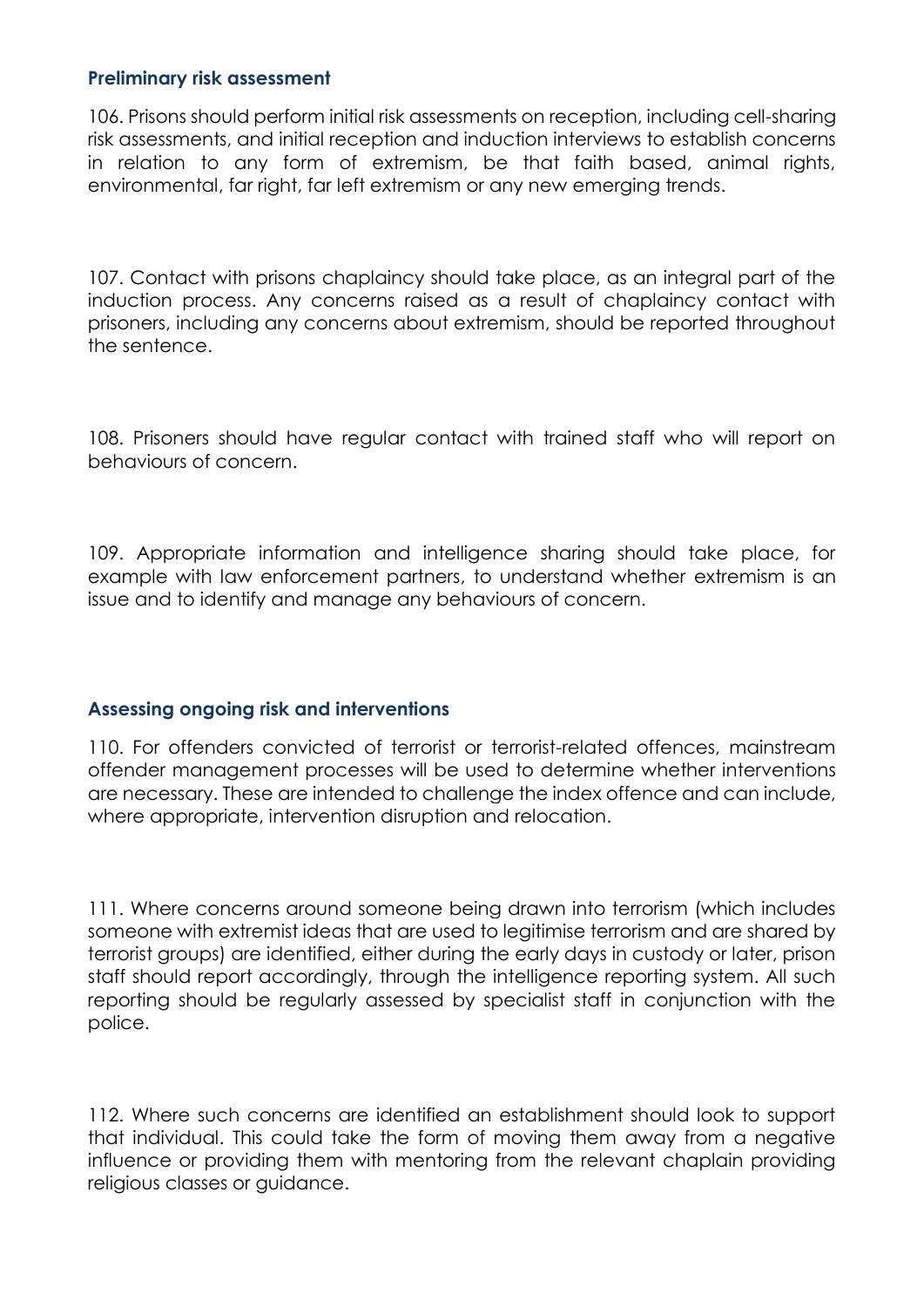113. Management actions could also include a reduction in privilege level, antibullying intervention, adjudication or segregation. Alternatively, it may be appropriate to provide theological, motivational and behavioural interventions.

114. Intelligence and briefing packages targeted at staff working with terrorist and extremist prisoners and those at risk of being drawn into terrorism should continue to be made available and delivered. These should continue to be jointly delivered by appropriately trained prison staff and police, and will be updated as required. In complying with this duty, extremism awareness training provided to new staff should be increased.

# **Transition from custody to supervision in the community**

115. Pre-release planning should take place for all prisoners, including those subject to sentences less than 12 months, who will now receive some level of post-release supervision. Prisons, probation providers and the police should consider what risks need to be managed in the community including those that have arisen whilst in custody and indicate a vulnerability to being drawn into terrorism. Where this is the case, a Channel referral will be considered as part of the risk management plans and a referral to Channel made at the earliest opportunity where appropriate.

116. For offenders already convicted of terrorism or terrorism-related offences, prisons will complete appropriate pre-release processes such as Multi-Agency Public Protection Arrangements (MAPPA) with relevant agencies including the police and the NPS. These processes ensure that the requirements of the duty are met in the management of terrorist offenders in the community with the NPS the lead agency in MAPPA for such cases.

117. For all prisoners, where sufficient remaining sentence time permits, a formal multi-agency meeting which includes the police and the probation counter terrorism lead, should take place to inform decisions after release. This will ensure that partner agencies work together to share relevant information and put provision in place to manage the risk or any outstanding concerns This can apply to periods of Release on Temporary Licence, Home Detention Curfew as well as eventual release on licence.

118. Where insufficient time remains, police and probation staff should be given fast time briefing by prison counter-terrorism staff as above and the National Probation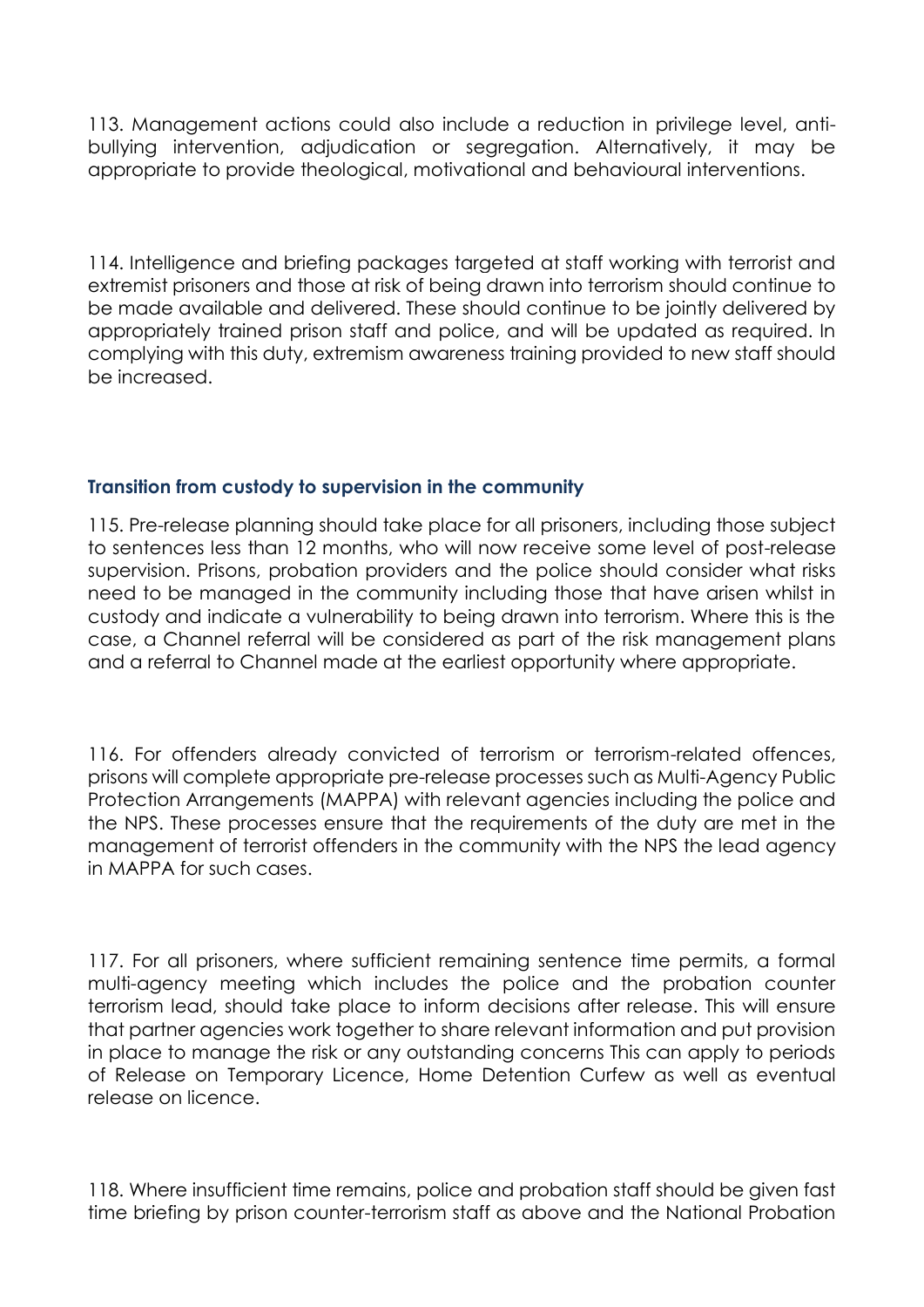Service CT lead will ensure the probation provider in the community is aware of the information, the risks and relevant personnel within partner agencies.

## **Staff training**

119. In complying with the duty, we would expect all new prison staff to receive Prevent awareness training (tailored specifically to the prison environment). For staff already in post, this should be provided through specialist training and briefing packages that cover working with extremist behaviour. This training can be delivered in partnership with the police and be available to those members of staff who work most closely with terrorist and identified extremist prisoners. All staff should have an understanding of general intelligence systems, reporting and procedures to enable them to report on extremist prisoners and those vulnerable to extremist messaging.

#### **Under-18 secure estate**

120. The under-18 secure estate differs in terms of governance and service provision to that of the prisons and probation services for adults.

121. The Youth Justice Board (YJB) has a statutory responsibility to commission secure services for children and young people under the age of 18 and has a statutory duty to place children and young people sentenced or remanded by the courts into secure establishments.

#### **The under-18 secure estates consists of:**

- Secure Children's Homes (SCHs) Secure children's homes are run by local authority children's services, overseen by the Department of Health and the Department for Education. They have a high ratio of staff to young people and are generally small facilities, ranging in size from six to forty beds.
- Secure Training Centres (STC) Secure training centres are purpose-built centres for young offenders up to and including the age of 17. They are run by private operators under contracts, which set out detailed operational requirements. There are currently three STCs in England.
- Young Offender Institutions (YOI) Young offender institutions are facilities run by both the Prison Service and the private sector and can accommodate 15 to 21-year-old male offenders.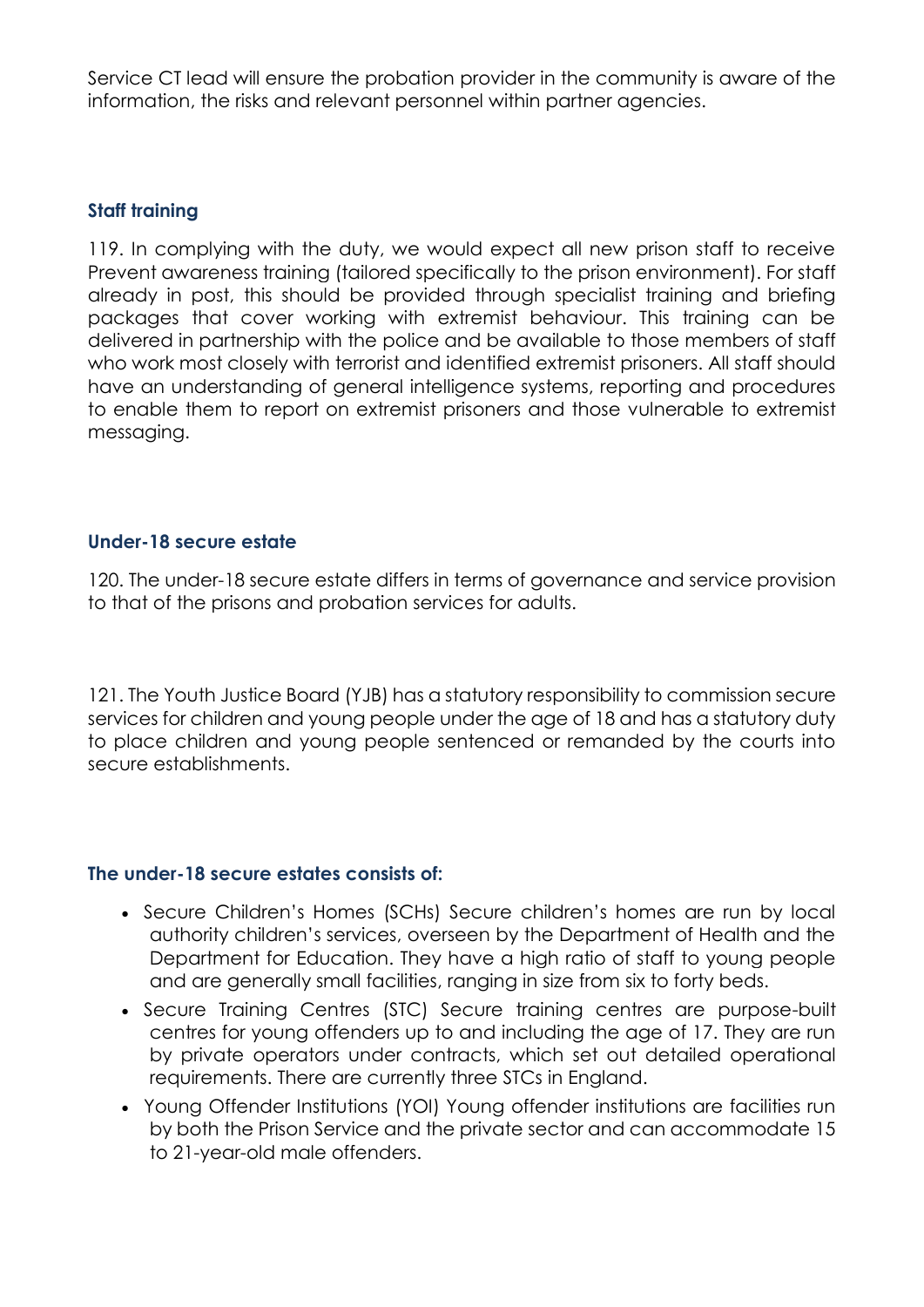122. We would expect that staff at each secure estate and Youth Offending Teams (YOT) overseeing the care of the child or young person would receive appropriate training in identifying and managing those at risk of being drawn into terrorism.

123. As part of the ongoing care and monitoring of each child or young person, any indication of risk should be identified and a referral made to Channel if appropriate

#### **Probation**

124. To comply with the duty we would expect all providers of probation services, particularly the National Probation Service (NPS) and Community Rehabilitation Companies (CRCs) to demonstrate that they are delivering activities under all of the following categories.

# **Leadership**

125. We would expect every NPS division to have a designated probation counterterrorism lead (PCTL) to provide the leadership necessary at a regional level to ensure processes for identifying, assessing and managing high-risk terrorist offenders are followed. We would expect PCTLs to provide a consultative role to CRCs.

# **Partnerships**

126. In all partnership working we would expect that all providers of probation services will comply with the duty; for example both the NPS and CRCs are partners in local Community Safety Partnerships (CSPs). Active participation in CSPs will enable all probation providers to work together with other partners to share information and develop joint referrals and interventions.

#### **Risk assessment**

127. We would expect probation staff to adopt an investigative stance in undertaking risk assessments as they should in all cases. Where there are concerns, albeit these may be intelligence led, about someone being at risk of being drawn into terrorism this should initially be recorded in the core risk assessment.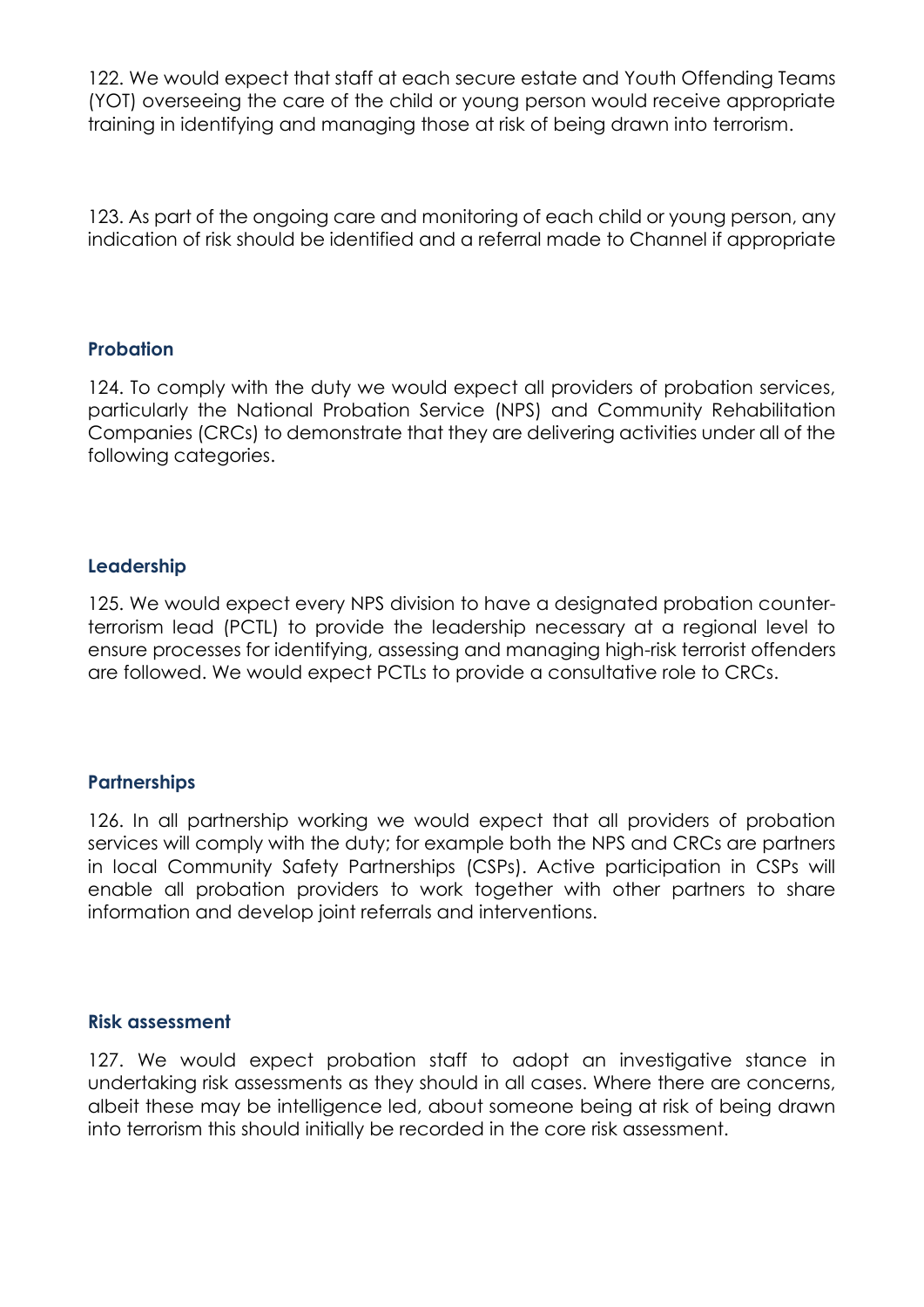128. Additionally, we would expect existing risk assessment processes to be supplemented by specialist assessments, for example, extremism risk screening. We would expect PCTLs to provide a consultative role to CRCs in doing this, where appropriate.

129. For offenders already convicted of terrorist or terrorist-related offences we would expect the NPS to work in partnership with other agencies, including prisons and the police, to manage any risks identified via MAPPA and to provide bespoke interventions where relevant. For offenders who have not been convicted of a terrorism-related offence and may not be MAPPA eligible, but who are subsequently at risk of being drawn into terrorism, we would expect probation providers to have processes in place to escalate these cases to other agencies or otherwise refer the offender for appropriate interventions – for example to the Channel programme.

# **Staff training**

130. We would expect probation providers to ensure that all staff receive appropriate training in identifying and managing those at risk of being drawn into terrorism including those with extremist ideas that can be used to legitimise terrorism and are shared by terrorist groups. Prevent awareness training has already been given to probation staff in recent years. In complying with the duty, we expect this and other relevant Prevent training to continue.

131. In the future, we expect Prevent awareness training to be included within the Probation Qualification Framework, which is completed by all newly qualified probation staff in both the NPS and CRCs. In addition PCTLs should lead the development of, for example, faith awareness or Extremism Risk Screening training of local training and staff development to supplement the Prevent awareness training. This should focus on emerging issues and any new support and interventions that become available.

# **Monitoring and enforcement for prisons and probation**

132. Within prisons, we would expect compliance with the duty to be monitored and enforced internally by:

- mandatory compliance with Prison Service Instructions and Orders which define policy and best practice; and
- regular assessment of levels and risk of extremism and radicalisation internally via regional counter-terrorism co-ordinators.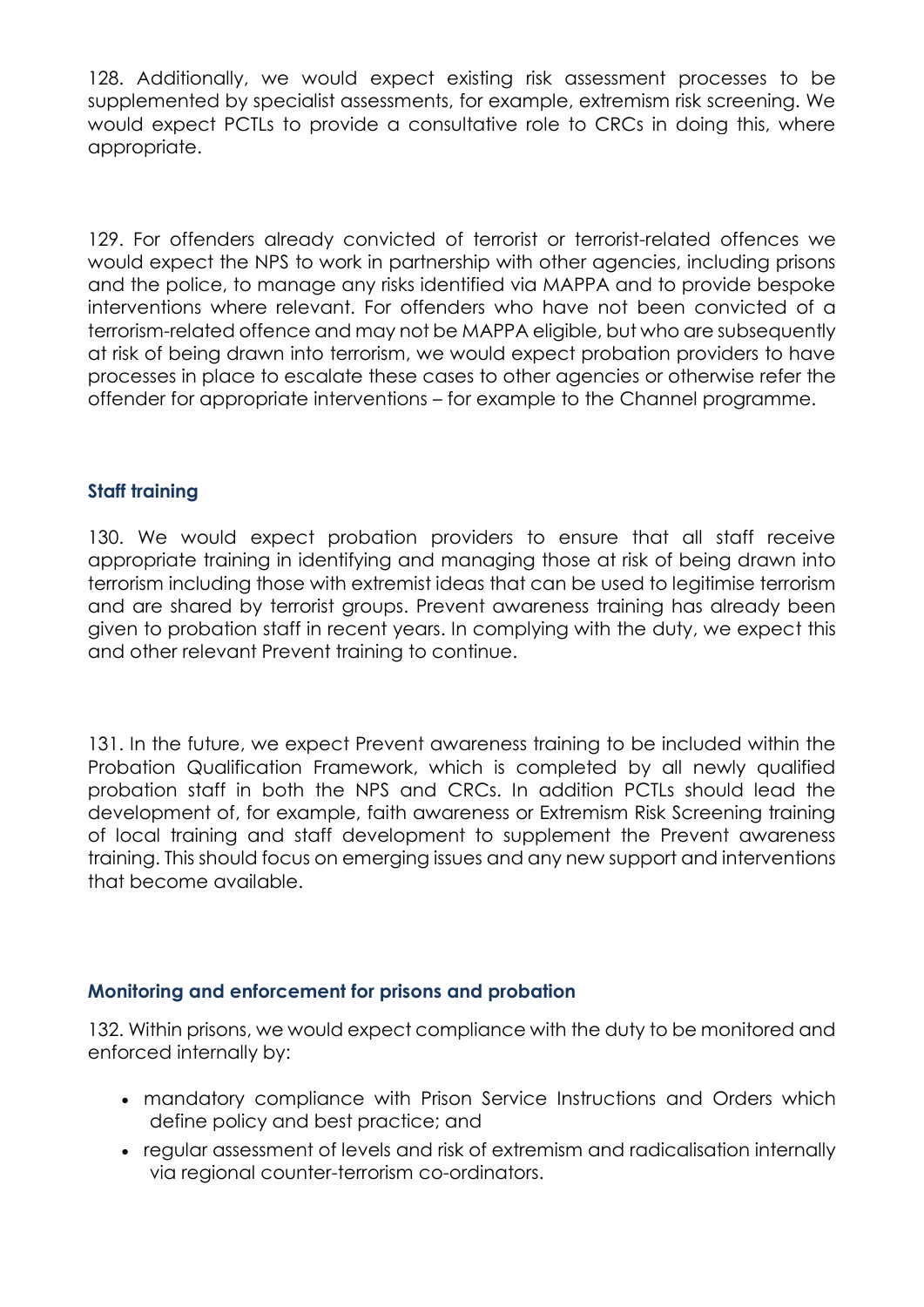133. Externally, our preference is to use existing inspection regimes where appropriate to do so. We consider that a thematic inspection by HM Inspector of Prisons could be a useful addition to the monitoring arrangements outlined above.

134. For probation providers, internally, we would expect compliance with the duty to be reinforced by detailed operational guidance set out in Probation Instructions. CRCs are contractually required to comply with the mandatory actions in relevant Probation Instructions and a similar requirement exists for the NPS in Service Level Agreements. Compliance with Probation Instructions is monitored and assured internally by contract management and audit functions within NOMS and the Ministry of Justice.

135. Externally, we consider that a thematic inspection by HM Inspector of Probation could be a useful addition to the monitoring arrangement outlined above.

136. The YJB monitors the flow of young people through the Youth Justice system identifying the needs and behaviours of young offenders working closely with local partners to improve the support available.

# **The police**

137. The police play an essential role in most aspects of Prevent work alongside other agencies and partners. They hold information which can help assess the risk of radicalisation and disrupt people engaged in drawing others into terrorism (which includes not just violent extremism but also non-violent extremism, which can create an atmosphere conducive to terrorism and can popularise views which terrorists exploit). The Police work alongside other sectors in this document to play a galvanising role in developing local Prevent partnerships and bring together a wide range of other organisations to support local delivery of Prevent.

138. The police are uniquely placed to tackle terrorism and whilst it is acknowledged that the Police Service will designate dedicated Prevent roles within Policing, a key objective for the police is to ensure that Prevent is embedded into all aspects of policing including patrol, neighbourhood and safeguarding functions. In fulfilment of their duties consideration must be given to the use of all suitable police resources, not just those specifically designed as Prevent.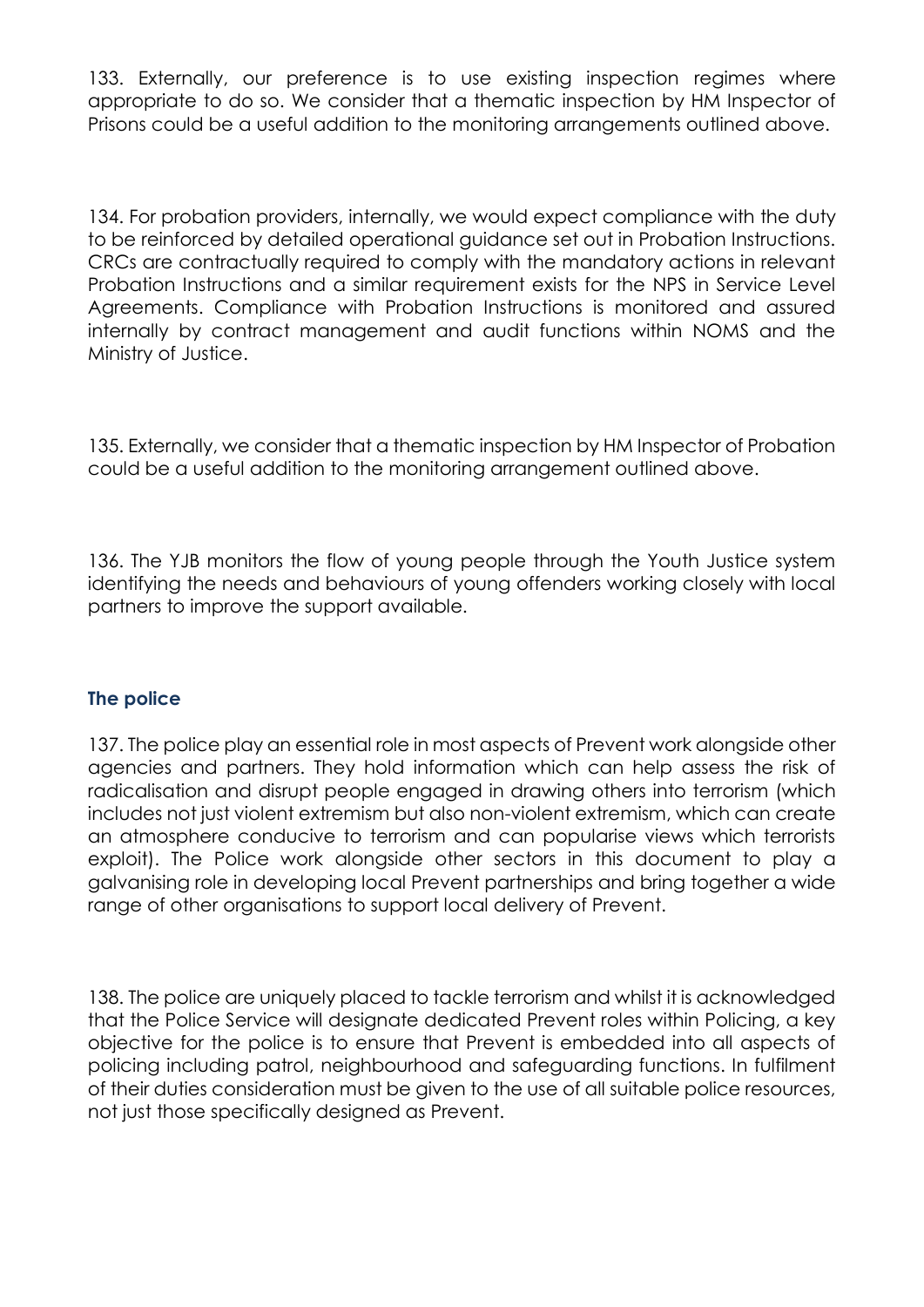# **Police specified authorities**

139. The police specified authorities listed in Schedule 6 to the Act are as follows:

- police forces in England and Wales
- Police and Crime Commissioners
- the British Transport Police
- port police forces; and
- the Civil Nuclear Police Authority

140. In fulfilling the new duty we would expect the police to take action in the following areas. Prosecute, disrupt and deter extremists

141. In complying with the duty, police should engage and where appropriate disrupt extremist activity, in partnership with other agencies. We expect the police to prioritise projects to disrupt terrorist and extremist material on the internet and extremists working in this country. Officers should consider the full range of investigative and prosecution options when it comes to disrupting extremist behaviour, including the use of public order powers where appropriate. This may include:

- Enforcing terrorist proscription and public order legislation;
- Working with local authorities to consider municipal powers, including local highways and leafleting by-laws, using safeguarding of young people legislation;
- Advising other specified authorities, for example local authorities or universities, to develop venue booking processes and good practice;
- Lawfully disrupting or attending events involving extremist speakers in both private and municipal establishments;
- Providing high visibility police presence at relevant events in public places.

# **Supporting vulnerable individuals**

142. Prevent requires a multi-agency approach to protect people at risk from radicalisation. When vulnerable individuals are identified the police will undertake the following:

- In partnership with other agencies including the local authority, consider appropriate interventions, including the Channel programme, to support vulnerable individuals;
- Work in partnership with and support Channel Panels chaired by local authorities to co-ordinate Channel partners and Channel actions;
- Support existing, and identify potential new Intervention Providers.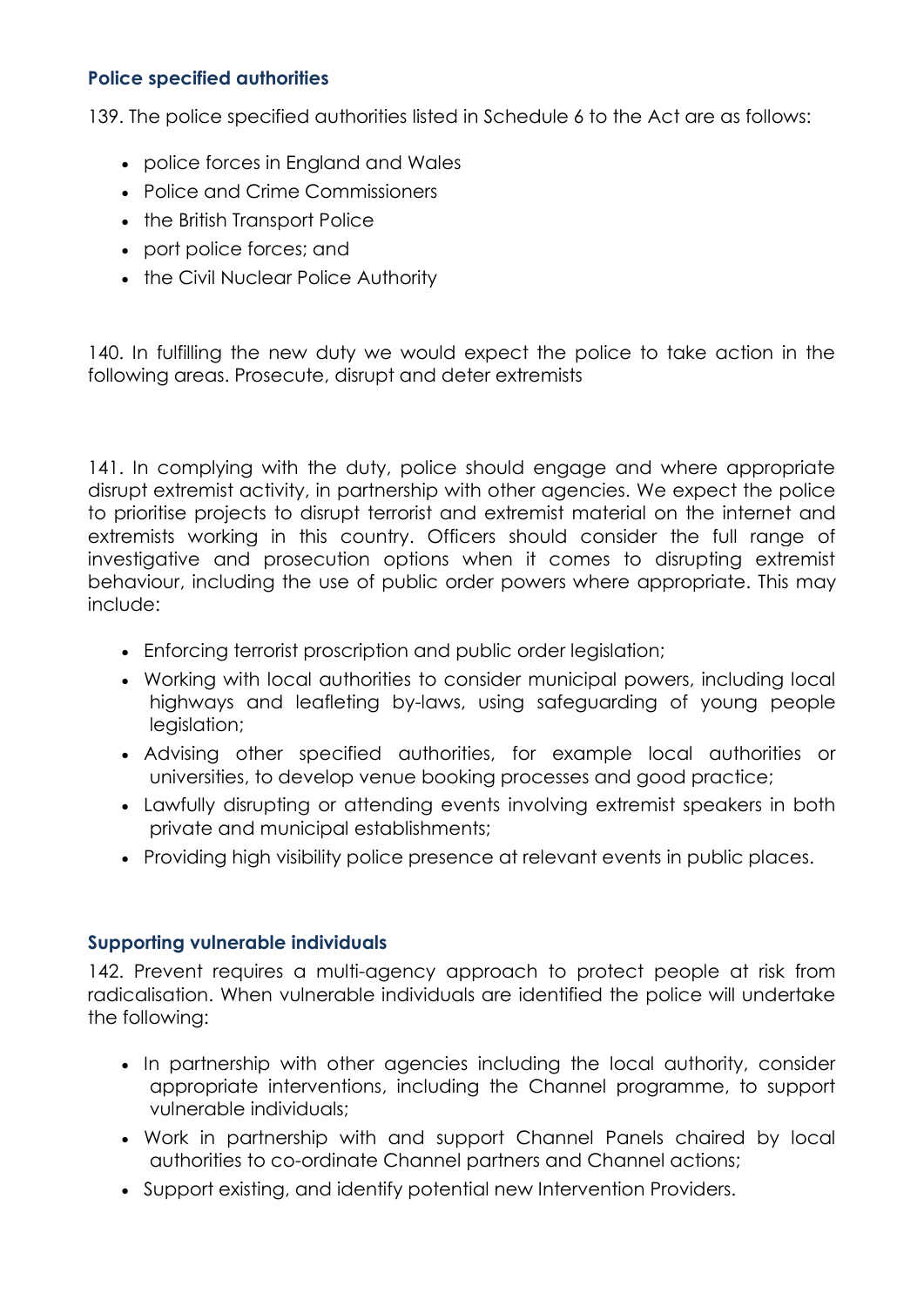# **Partnership and risk assessment**

143. The police should:

- Engage fully with the local multi-agency groups that will assess the risk of people being drawn into terrorism, providing (where appropriate) details of the police counter-terrorism local profile (CTLP);
- Support the development and implementation by the multi agency group of a Prevent action plan to address that risk;
- Support local authority Prevent co-ordinators, regional further and higher education co-ordinators, regional health Prevent leads and regional NOMS Prevent co-ordinators in carrying out their work;
- Co-ordinate the delivery of the Channel programme by accepting referrals, including acting as a conduit for Channel referrals with partners; and
- Ensure Prevent considerations are fully embedded into counter-terrorism investigations.

144. The success of Prevent work relies on communities supporting efforts to prevent people being drawn into terrorism and challenging the extremist ideas that are also part of terrorist ideology. The police have a critical role in helping communities do this. To comply with the duty, we would expect the police, to support others including local authorities, to build community resilience by:

- Supporting local authority Prevent Coordinators in developing Preventrelated projects and action plans;
- Supporting the Charity Commission in providing guidance to avoid money being inadvertently given to organisations which may endorse extremism or terrorism and enforcing legislation where fraud offences are identified.
- Supporting opportunities to develop community challenges to extremists; and
- Collate and analyse community tension reporting across the UK that enables police and partners to identify and respond to emerging concerns.

# **Monitoring and enforcement**

145. The Strategic Policing Requirement makes clear that Police and Crime Commissioners (PCCs) and Chief Constables must demonstrate that they have contributed to the government's counter terrorism strategy (CONTEST). This includes the Prevent programme, where they are required to take into account the need to identify and divert those involved in or vulnerable to radicalisation. The Home Secretary can direct a PCC to take specific action to address a specific failure.

146. HM Inspectorate of Constabulary (HMIC) is the statutory body for inspecting the police. They can carry out thematic inspections and can be asked to inspect a particular force or theme by the Home Secretary.